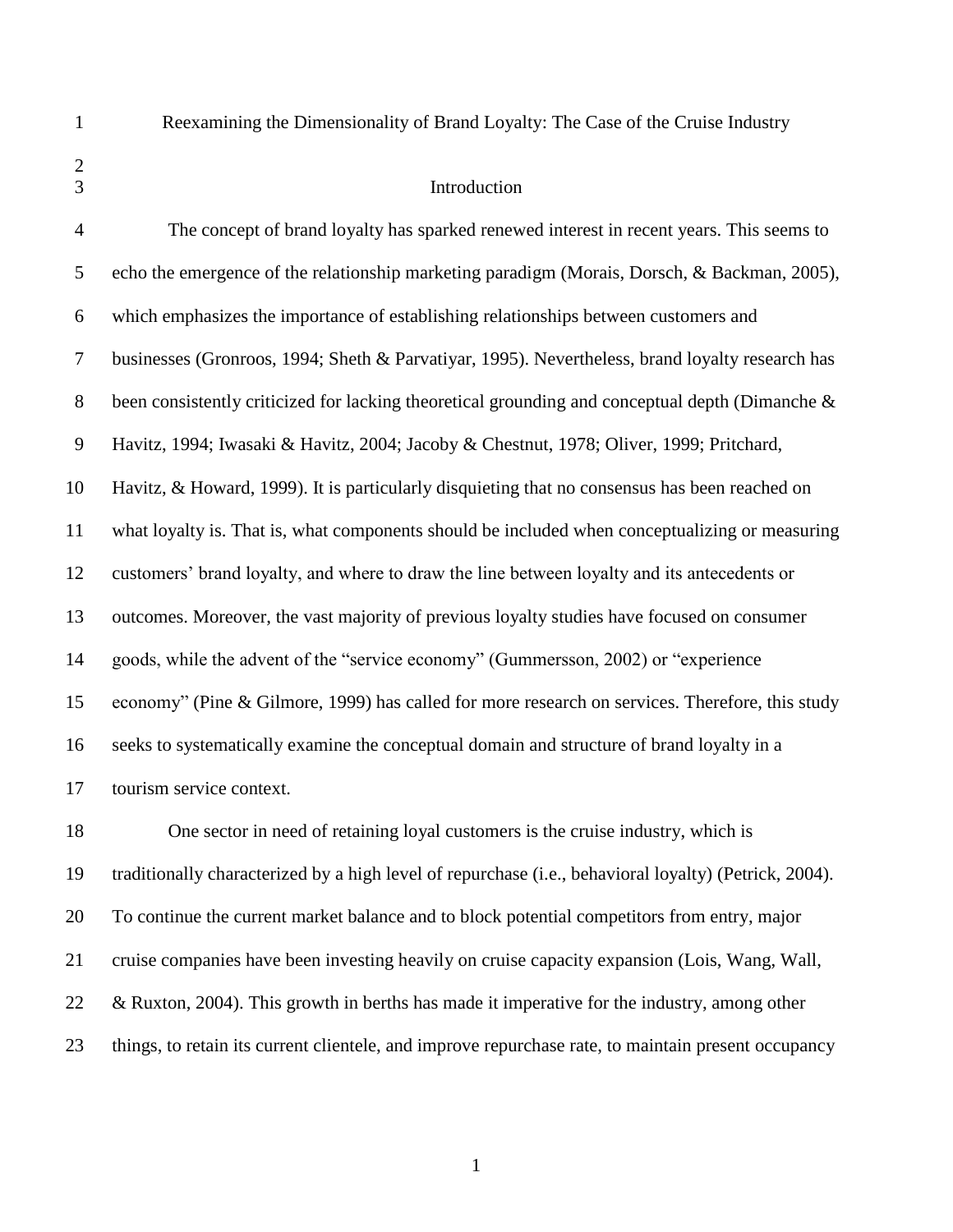rates (Miller & Grazer, 2003). Thus, it seems that research focusing on customer loyalty may provide operational significance to the cruise industry.

 This paper seeks a better understanding of the structure of cruisers" brand loyalty. Specifically, the study will examine the dimensionality of loyalty, and identify measures of loyalty from a multidimensional perspective. Theoretical significance aside, exploring the structure of loyalty may provide guidance to the measurement and management of loyalty. Literature Review Traditional View The loyalty construct has been a central research topic among marketing scholars (Rundle-Thiele, 2005). Until recently, the conceptualization of loyalty has been adopted from three major approaches (Jacoby & Chestnut, 1978; Morais, 2000; Rundle-Thiele, 2005). It has been suggested that loyalty may refer to customers" behavioral consistency, attitudinal predisposition toward purchasing a brand, or both. *Behavioral Loyalty*  The majority of early loyalty studies took a behavioral approach, and interpreted loyalty as synonymous with repeat purchase. This was grounded on a stochastic view of consumer behavior (Rundle-Thiele, 2005), which proposes that consumer behavior, as well as market structure, are characterized by randomness rather than rationality (Bass, 1974). Tucker (1964, p. 32) went so far as to assert that "no consideration should be given what the subject thinks or what goes on in his central nervous system; his behavior is the full statement of what brand loyalty is." More recently, Ehrenberg (1988) contended that researchers should understand how people make brand purchases, before understanding why people buy. Finally, from a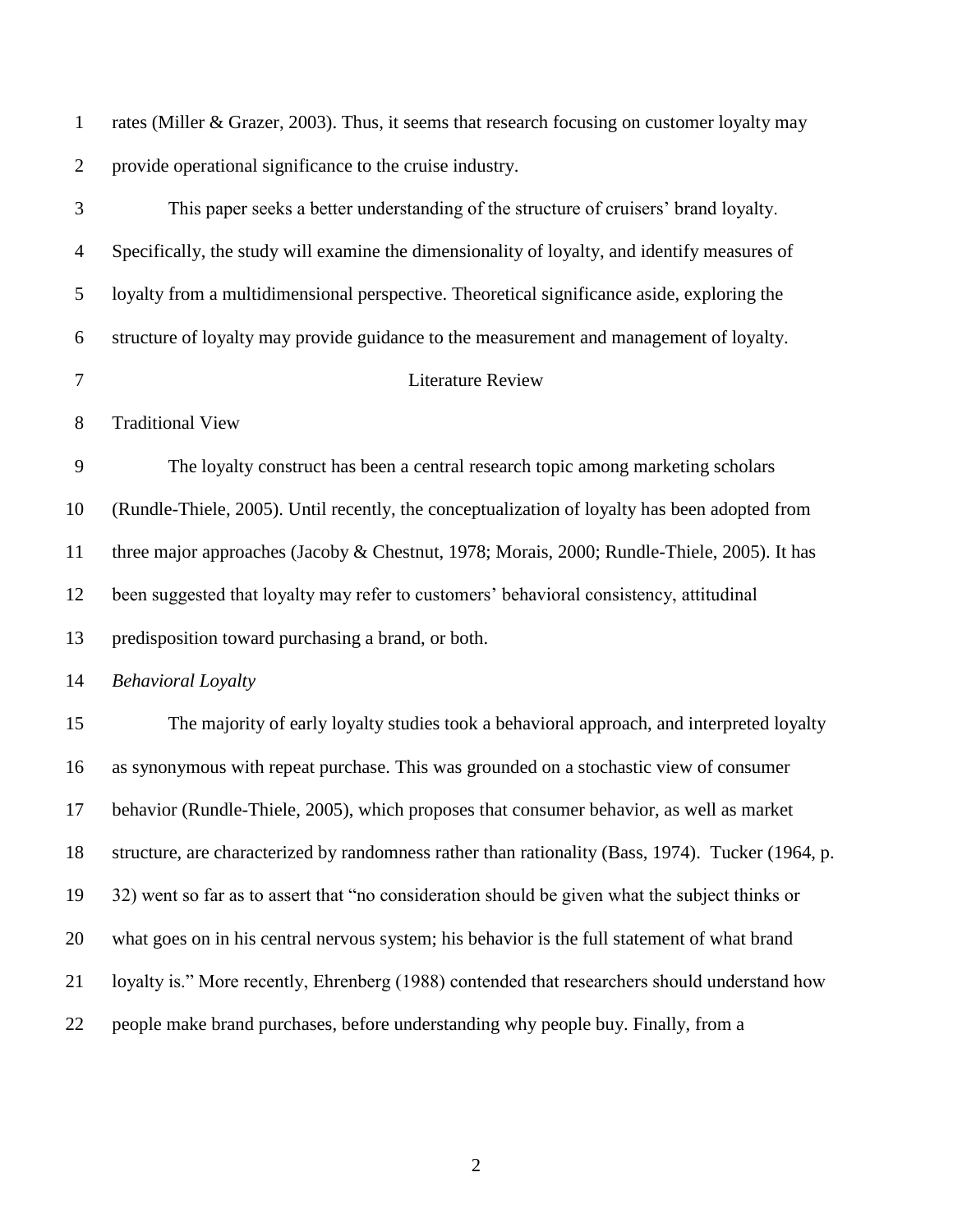measurement perspective, O"Mally (1998, p. 49) suggests that behavioral measures of loyalty provide "a more realistic picture of how well the brand is doing vis-à-vis competitors..."

 A major criticism of the behavioral loyalty approach is that it fails to distinguish customers making purchase decisions because of genuine brand preference, from those who purchase solely for convenience or cost reasons (Back, 2001). In other words, underlying customers" repeat brand purchase may be inertia (i.e., repeat brand purchases for the sake of saving time and energy (Assael, 2004)), rather than the customer-brand bond (Fournier, 1998). Furthermore, due to inconsistency between behavioral measures, one customer classified as a loyal client based on Method A, may be classified as disloyal by Method B (Morais, 2000). Thus, several researchers have argued that the loyalty phenomenon cannot be adequately understood without measuring individuals" attitude toward a brand (Backman & Crompton, 1991; Day, 1969; Dick & Basu, 1994).

*Attitudinal Loyalty*

 The stochastic philosophy essentially maintains that marketers are unable to influence buyer behavior in a systematic manner. In contrast, the deterministic philosophy suggests that 16 behaviors do not just happen, they can be "a direct consequence of marketers' programs and their resulting impact on the attitudes and perceptions held by the customer" (Rundle-Thiele, 2005, p. 38). Researchers holding a deterministic view hence advocate the need to understand the loyalty phenomenon from an attitudinal perspective.

 Guest (1944) was arguably the first researcher to propose the idea of measuring loyalty as an attitude. He used a single preference question asking participants to select the brand they liked the best, among a group of brand names. A number of researchers followed his approach, and conceptualized loyalty as attitudes, preferences, or arguably purchase intentions, all of which can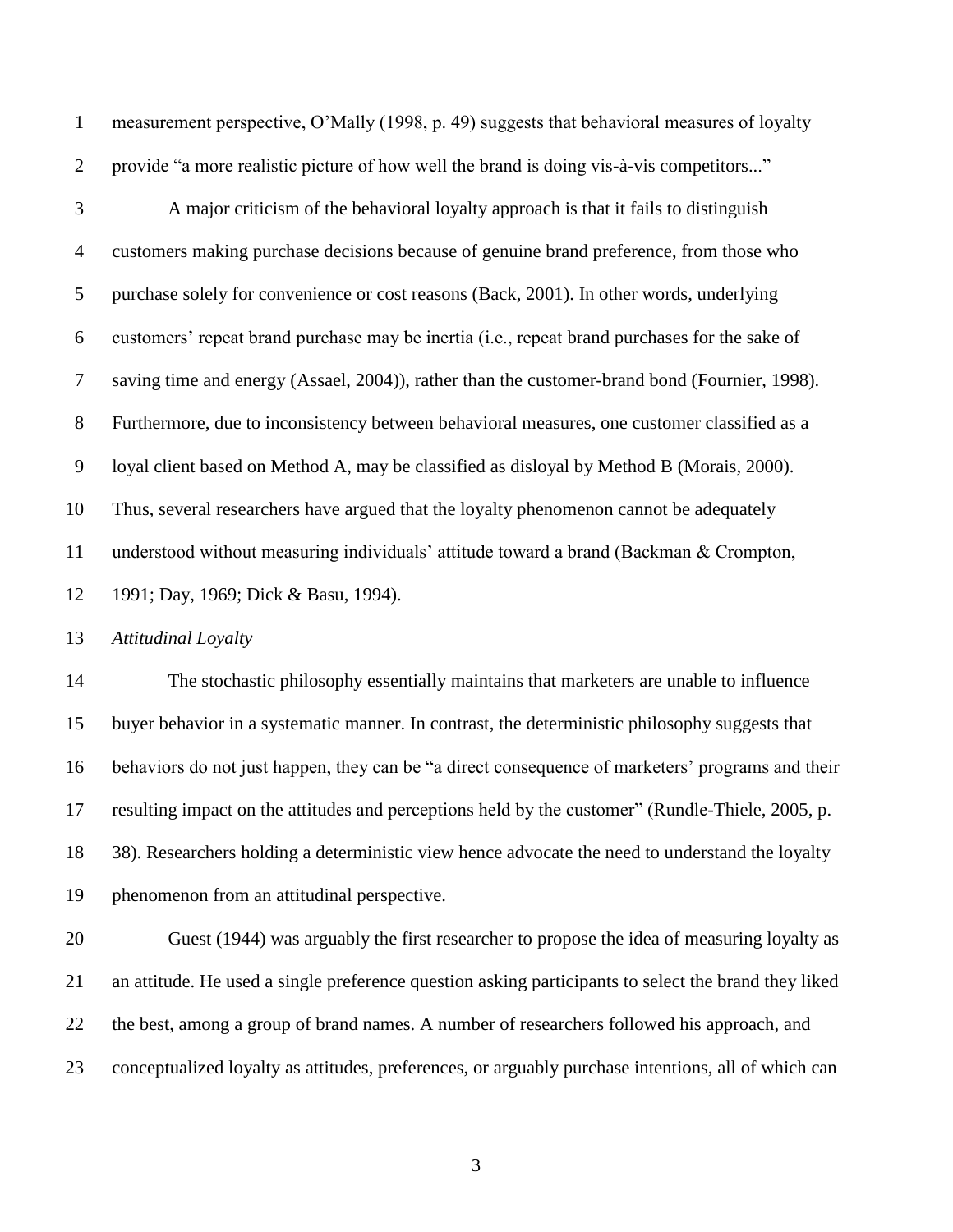be considered as a function of psychological processes (Jacoby & Chestnut, 1978). Terms such as cognitive loyalty (Jarvis & Wilcox, 1976) and intentional loyalty (Jain, Pinson, & Malhotra, 1987) subsequently emerged to capture different components of the psychological processes. More recently, Reichheld (2003a) argued that loyalty may be assessed using only one variable – "willingness to recommend" (which is otherwise considered as an attitudinal loyalty outcome). A major criticism of the attitudinal loyalty approach is that it lacks power in predicting actual purchase behavior, even though a recent meta-analysis on attitude-behavior studies (Kraus, 1995) reported that attitudes significantly predict future behavior (Rundle-Thiele, 2005). It has been found that using attitudinal loyalty alone may not capture the entirety of the loyalty phenomenon (Morais, 2000). Meanwhile, some authors have suggested that the limited explanatory power of attitudinal loyalty could be the result of intervening influences from other factors constraining purchase behaviors (Backman & Crompton, 1991). *Composite Loyalty* The foregoing review implies that neither the behavioral nor attitudinal loyalty approach alone provides a satisfactory answer to the question "what is loyalty?." Day (1969) argued that genuine loyalty is consistent purchase behavior rooted in positive attitudes toward the brand. His two-dimensional conceptualization of loyalty suggested a simultaneous consideration of attitudinal loyalty and behavioral loyalty, which profoundly influenced the direction of loyalty research (Jacoby & Chestnut, 1978; Knox & Walker, 2001). A number of researchers have operationalized loyalty using a composite approach (Backman & Crompton, 1991; Dick & Basu, 1994; Morais, Dorsch, & Backman, 2004; Petrick, 2004; Pritchard et al., 1999; Selin, Howard, Udd, & Cable, 1988; Shoemaker, 1999). For instance, Dick and Basu (1994) conceptualized loyalty as the relationship between relative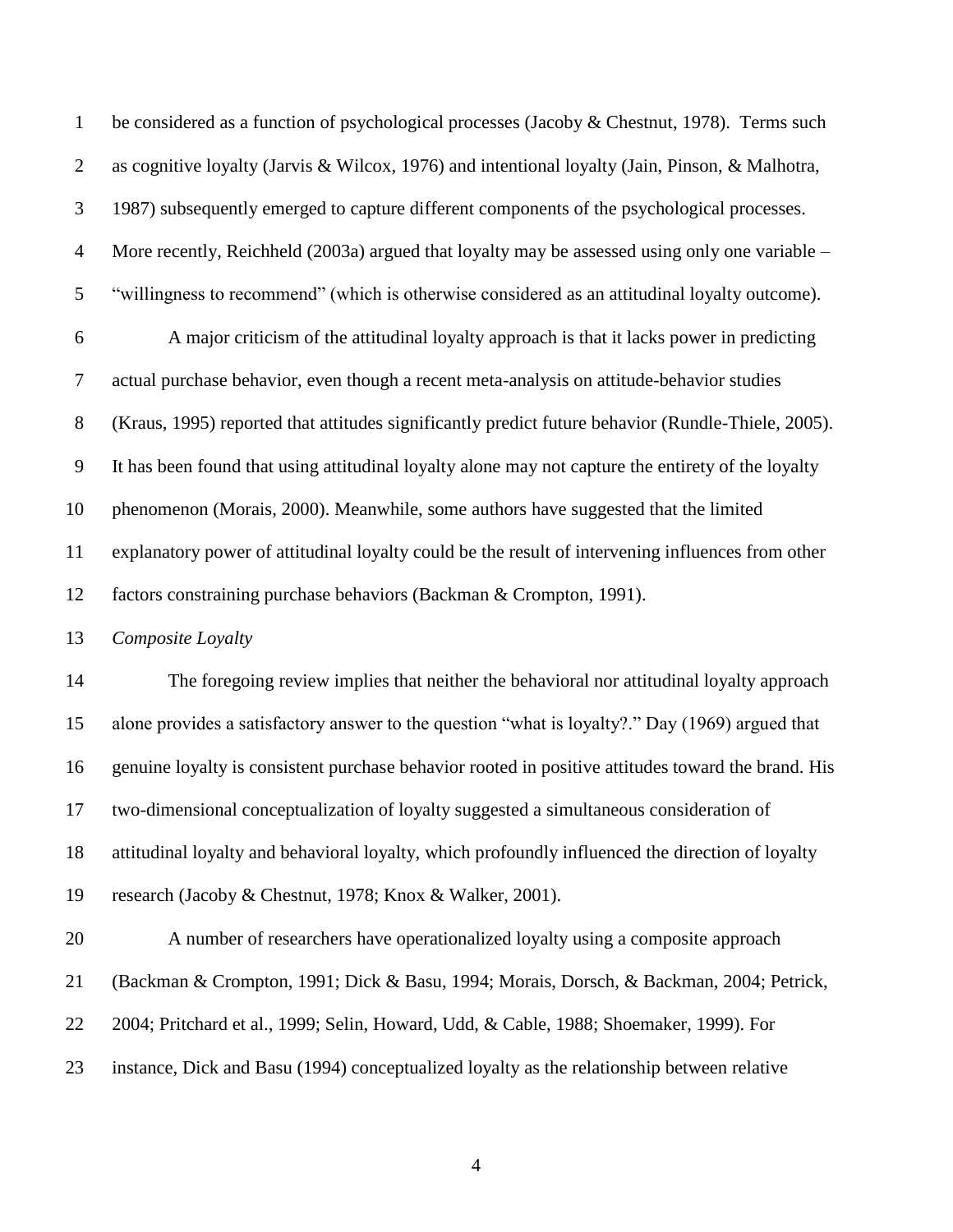| $\mathbf{1}$   | attitude (attitudinal dimension) and repeat patronage (behavioral dimension). They maintained         |
|----------------|-------------------------------------------------------------------------------------------------------|
| $\overline{2}$ | that true brand loyalty only exists when consumer beliefs, affect, and intention all point to a focal |
| 3              | preference toward the brand or service provider. In leisure literature, Backman and Crompton          |
| $\overline{4}$ | (1991) conceptualized psychological attachment and behavioral consistency as two dimensions           |
| 5              | of loyalty. Their findings revealed that "attitudinal, behavioral, and composite loyalty capture the  |
| 6              | loyalty phenomenon differently" (p. 217). To date, although some researchers still conceptualize      |
| $\overline{7}$ | loyalty as a uni-dimensional construct, the vast majority of researchers have adopted the             |
| $8\,$          | composite loyalty approach.                                                                           |
| $\overline{9}$ | <b>Recent Conceptual Development</b>                                                                  |
| 10             | As loyalty research has evolved, the dominant two-dimensional conceptualization has                   |
| 11             | been challenged (see Jones and Taylor (2007) and Rundle-Thiele (2005) for comprehensive               |
| 12             | reviews). It has been suggested that the two-dimensional conceptualization provides inadequate        |
| 13             | guidance for practitioners designing loyalty programs (Rundle-Thiele, 2005). Further, the             |
| 14             | dimensionality issue warrants attention as marketers who misunderstood the conceptual domain          |
| 15             | and structure of loyalty may: "be measuring the wrong things in their attempts to identify loyal      |
| 16             | customers; be unable to link customer loyalty to firm performance measures; and be rewarding          |
| 17             | the wrong customer behaviors or attitudes when designing loyalty programs" (Jones $& Taylor,$         |
| 18             | 2007, p. 36).                                                                                         |
| 19             | Many new conceptualizations of loyalty are somewhat influenced by Oliver's work                       |
| 20             | (Oliver, 1997; 1999). Oliver followed the same cognition-affect-conation structure as Dick and        |
| 21             | Basu (1994), but suggested that loyalty formation is more likely to be an attitudinal development     |

process. Thus, Oliver implied that loyalty is neither a dichotomy (loyalty vs. no loyalty), nor

process, and that customers may demonstrate different levels of loyalty in different stages of this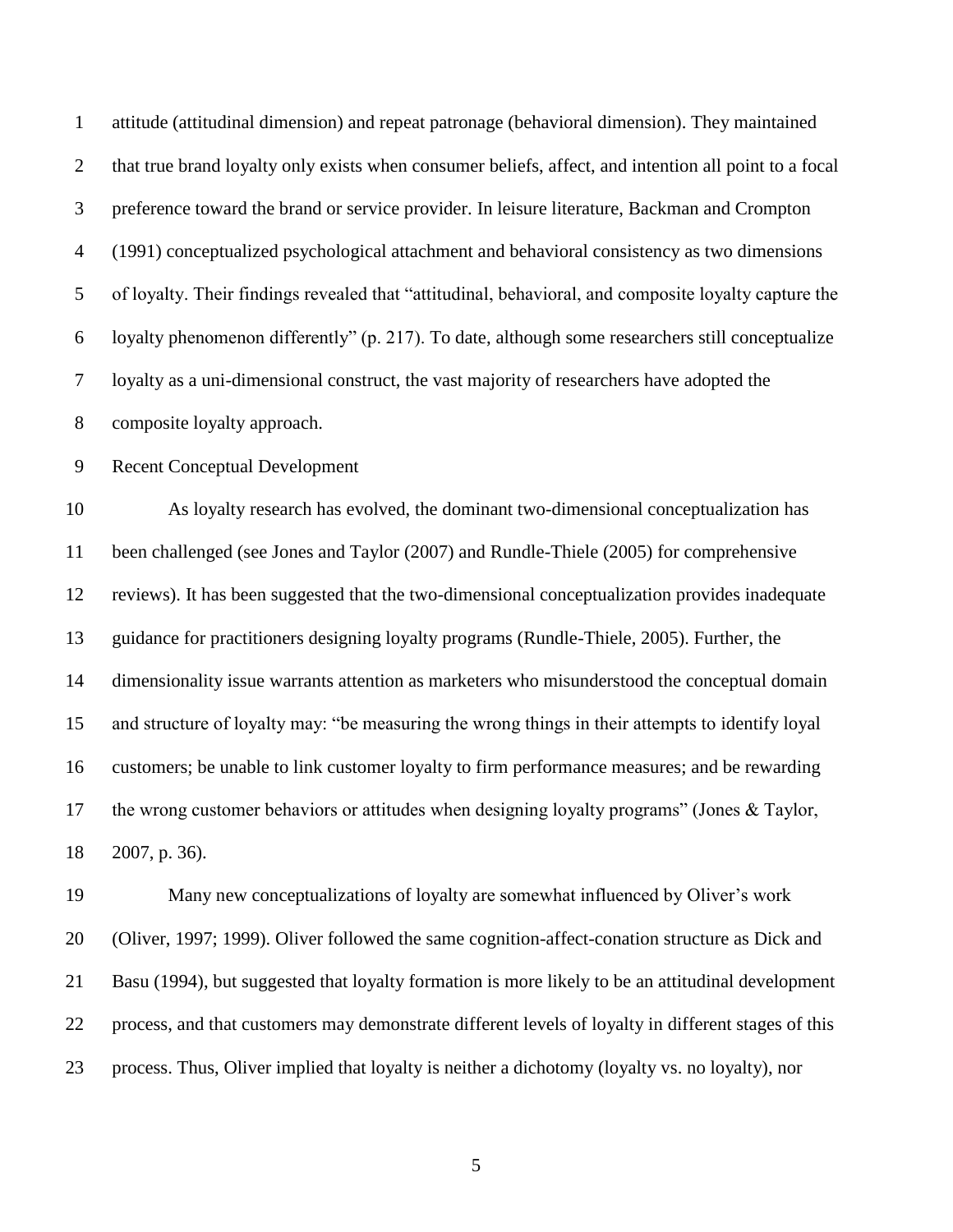| $\mathbf{1}$     | multi-category typology (e.g., low, spurious, latent, and high loyalty), but a continuum.                |
|------------------|----------------------------------------------------------------------------------------------------------|
| $\overline{2}$   | Specifically, Oliver (1997; 1999) posited that the loyalty-building process starts from some             |
| 3                | cognitive beliefs (cognitive loyalty), followed by affective loyalty (i.e., "I buy it because I like     |
| $\overline{4}$   | it"), to conative loyalty (i.e., "I'm committed to buying it"), and finally action loyalty (i.e., actual |
| 5                | "action inertia"). Although the temporal sequence of loyalty formation remains controversial             |
| 6                | (Rundle-Thiele, 2005), a number of researchers have adopted Oliver's four-dimensional loyalty            |
| $\boldsymbol{7}$ | conceptualization (Back, 2001; Harris & Goode, 2004; Jones & Taylor, 2007; Lee, 2003;                    |
| $8\,$            | McMullan & Gilmore, 2003).                                                                               |
| $\overline{9}$   | For instance, Harris and Goode (2004) operationalized and tested Oliver's 4-facet                        |
| 10               | measure in two online service scenarios (purchasing books and flight tickets). The authors               |
| 11               | concluded that the hypothesized cognitive-affective-conative-action loyalty sequence provided a          |
| 12               | better fit of the data than other possible variations. In a similar vein, McMullan and Gilmore           |
| 13               | (2003) developed a 28-item scale to measure the four phases of loyalty, following Oliver's               |
| 14               | conceptualization. Their empirical test in a restaurant-dining context supported the four-               |
| 15               | dimensional conceptualization.                                                                           |
| 16               | Back (2001) agreed with most of Oliver's (1997; 1999) development on the traditional                     |
| 17               | two-dimensional view. However, based on the tripartite model of attitude structure (Breckler,            |
| 18               | 1984), he argued that cognitive, affective, and conative loyalty are essentially three components        |
| 19               | of the traditional attitudinal loyalty construct, and all three should lead to action/behavioral         |
| 20               | loyalty. Furthermore, Back argued that the cognitive, affective, and conative phases of loyalty          |
| 21               | might not be a sequential formation process, as suggested by Oliver (1997; 1999). To Back, the           |
| 22               | three aspects are more likely to be independent factors of attitudinal loyalty attributable to unique    |
| 23               | variance. Empirical testing revealed that both affective and conative loyalty were positively            |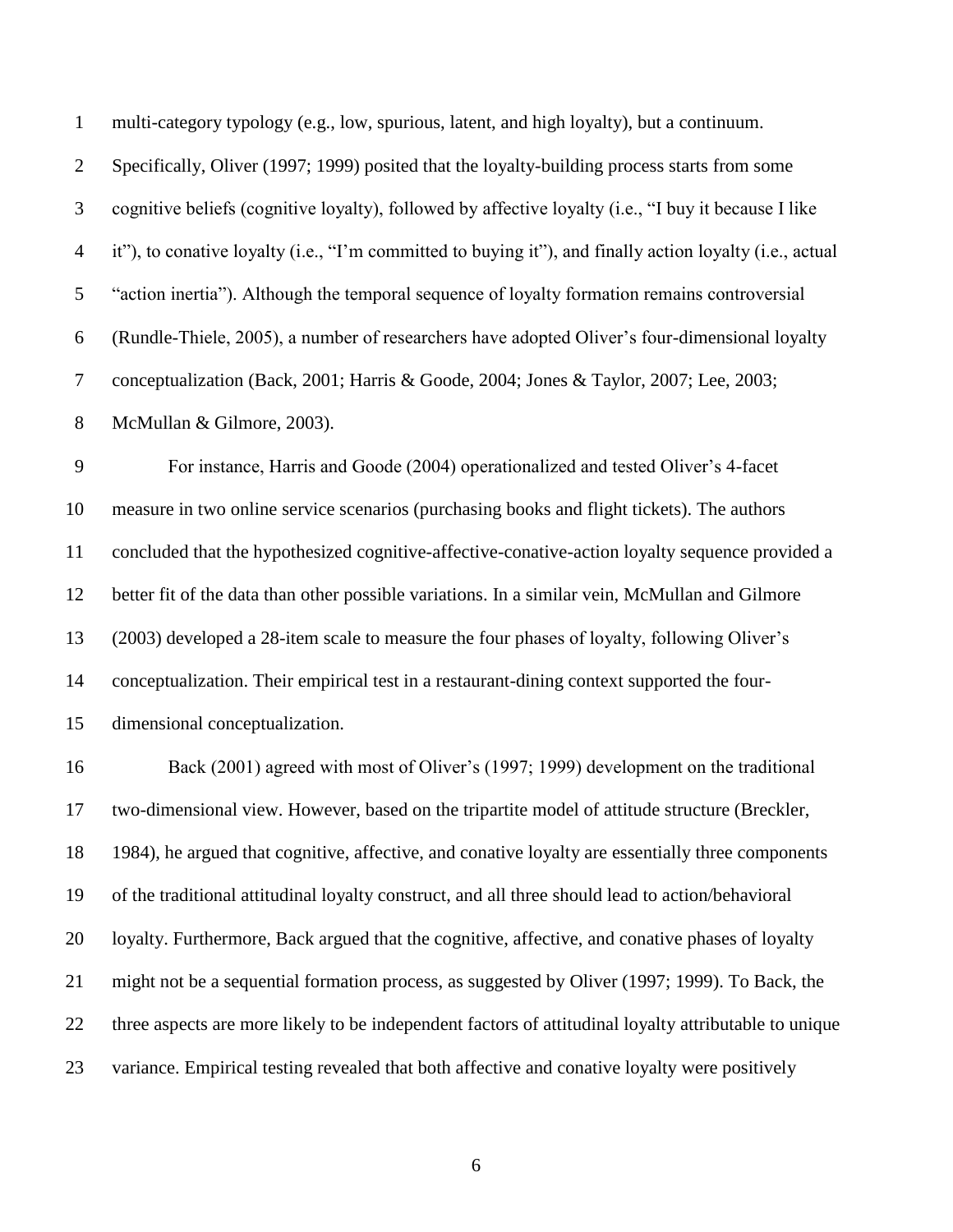associated with behavioral loyalty, while cognitive loyalty was not (Back, 2001; Back & Parks, 2003). Notably, although he maintained that cognitive, affective, and conative loyalty were three elements of attitudinal loyalty, Back did not measure the overarching construct of attitudinal loyalty, or include it in his model.

 Lee (2003) also adopted part of Oliver"s conceptualization. However, she argued that "the cognitive stage is more likely to be an antecedent to loyalty rather than loyalty itself" (p. 7 22). Thus, Lee's loyalty measure contained three dimensions: attitudinal, conative, and behavioral loyalty. Her study lent partial support to the three-dimensional conceptualization. Although conative loyalty was significantly and positively influenced by attitudinal loyalty, the direct effect of conative loyalty on behavioral loyalty was found to be negative, which was opposite of the hypothesized direction. Lee postulated that this negative relationship might be the result of perceived constraints.

 More recently, Jones and Taylor (2007) explored the dimensionality of customer loyalty. The authors" suggested that with cognitive components of loyalty getting more attention, recent marketing literature seems to support a three-dimensional conceptualization of loyalty (cognitive, attitudinal, and behavioral). Parallel to this, the interpersonal psychology literature has traditionally adopted a two-dimensional (behavioral and cognitive) conceptualization of interpersonal commitment, a construct closely akin to loyalty. Jones and Taylor"s study supported a two-dimensional loyalty construct, in which behavioral loyalty remains as one dimension, while attitudinal and cognitive loyalty are combined into one dimension. A closer look at Jones and Taylor"s measures indicates that what they called "attitudinal loyalty" might be termed "affective loyalty" in Oliver"s terminology, while their behavioral loyalty was essentially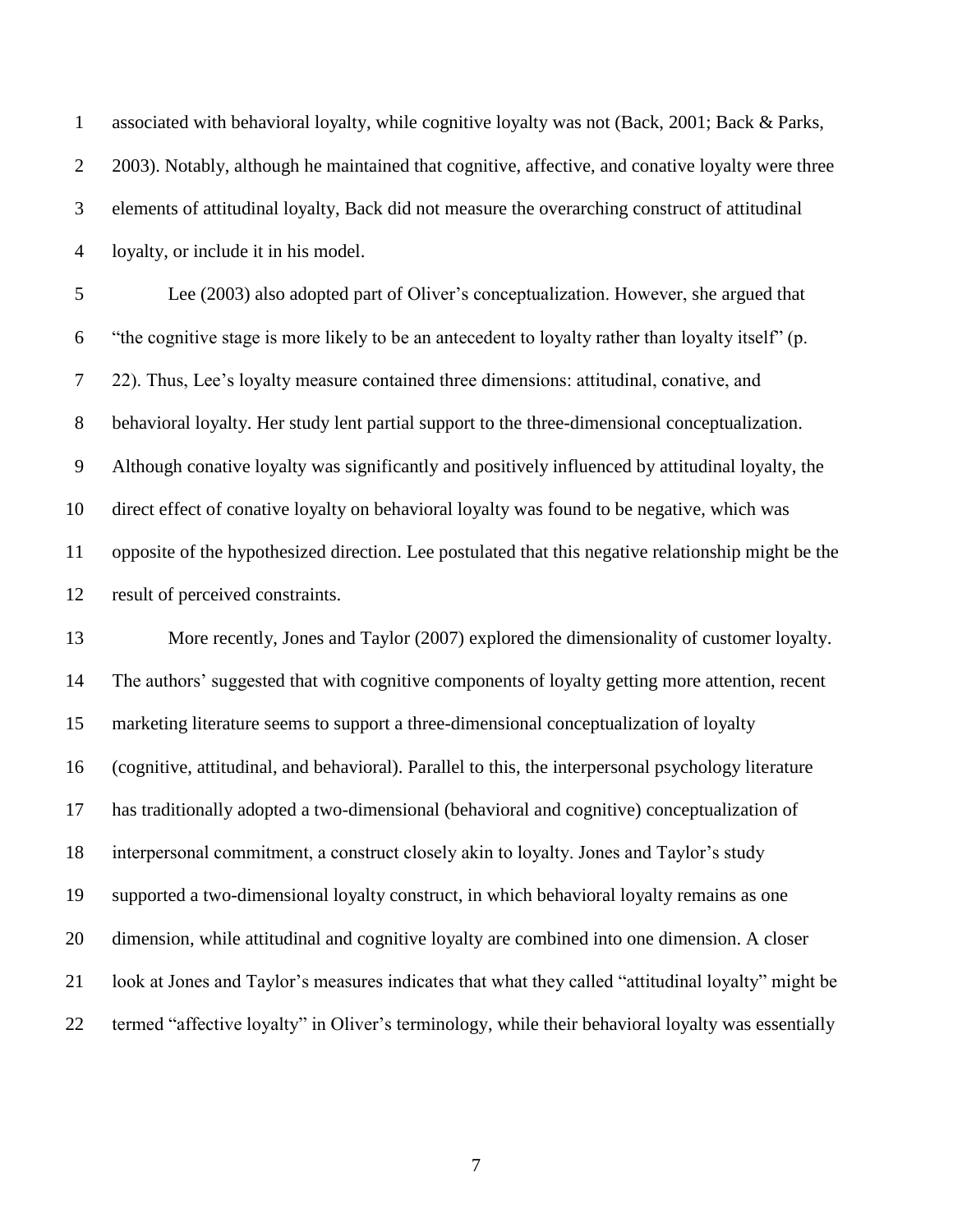conative loyalty. Thus, Jones and Taylor (2007) revealed a conative versus cognitive/affective loyalty structure.

| 3                                     | Overall, it seems consensus has not been reached on the specific structure of, or                    |  |  |  |  |  |
|---------------------------------------|------------------------------------------------------------------------------------------------------|--|--|--|--|--|
| $\overline{4}$                        | dimensions contained in the loyalty construct (Table 1). Nevertheless, recent discussion on          |  |  |  |  |  |
| 5                                     | loyalty dimensionality broadens, rather than invalidates the traditional two-dimension view.         |  |  |  |  |  |
| 6<br>$\tau$<br>$8\,$<br>9<br>10<br>11 | <b>INSERT TABLE 1 ABOUT HERE</b><br>The Proposed Model                                               |  |  |  |  |  |
| 12                                    | Based on the foregoing review, the present paper attempts to integrate previous findings             |  |  |  |  |  |
| 13                                    | and propose a conceptual model of loyalty dimensionality (Figure 1). Following recent                |  |  |  |  |  |
| 14                                    | conceptual development (Harris & Goode, 2004; McMullan & Gilmore, 2003; Oliver, 1999), the           |  |  |  |  |  |
| 15                                    | present research conceptualizes loyalty as a four-dimensional construct, comprising of cognitive,    |  |  |  |  |  |
| 16                                    | affective, conative, and behavioral components. The first three components collectively represent    |  |  |  |  |  |
| 17                                    | the attitudinal aspect of loyalty. Together they form a higher order factor termed attitudinal       |  |  |  |  |  |
| 18                                    | loyalty, which then leads to behavioral loyalty. Since the behavioral aspect of loyalty has been     |  |  |  |  |  |
| 19                                    | well supported and documented (Backman & Crompton, 1991; Cunningham, 1956; Iwasaki &                 |  |  |  |  |  |
| 20                                    | Havitz, 2004; Morais et al., 2004; Pritchard et al., 1999), the focus of the present paper is on the |  |  |  |  |  |
| 21                                    | breakdown of the attitudinal aspect of loyalty.                                                      |  |  |  |  |  |
| 22<br>23<br>24<br>25                  | <b>INSERT FIGURE 1 ABOUT HERE</b>                                                                    |  |  |  |  |  |
| 26<br>27                              | The operational definition of brand loyalty, and its four components are listed below:               |  |  |  |  |  |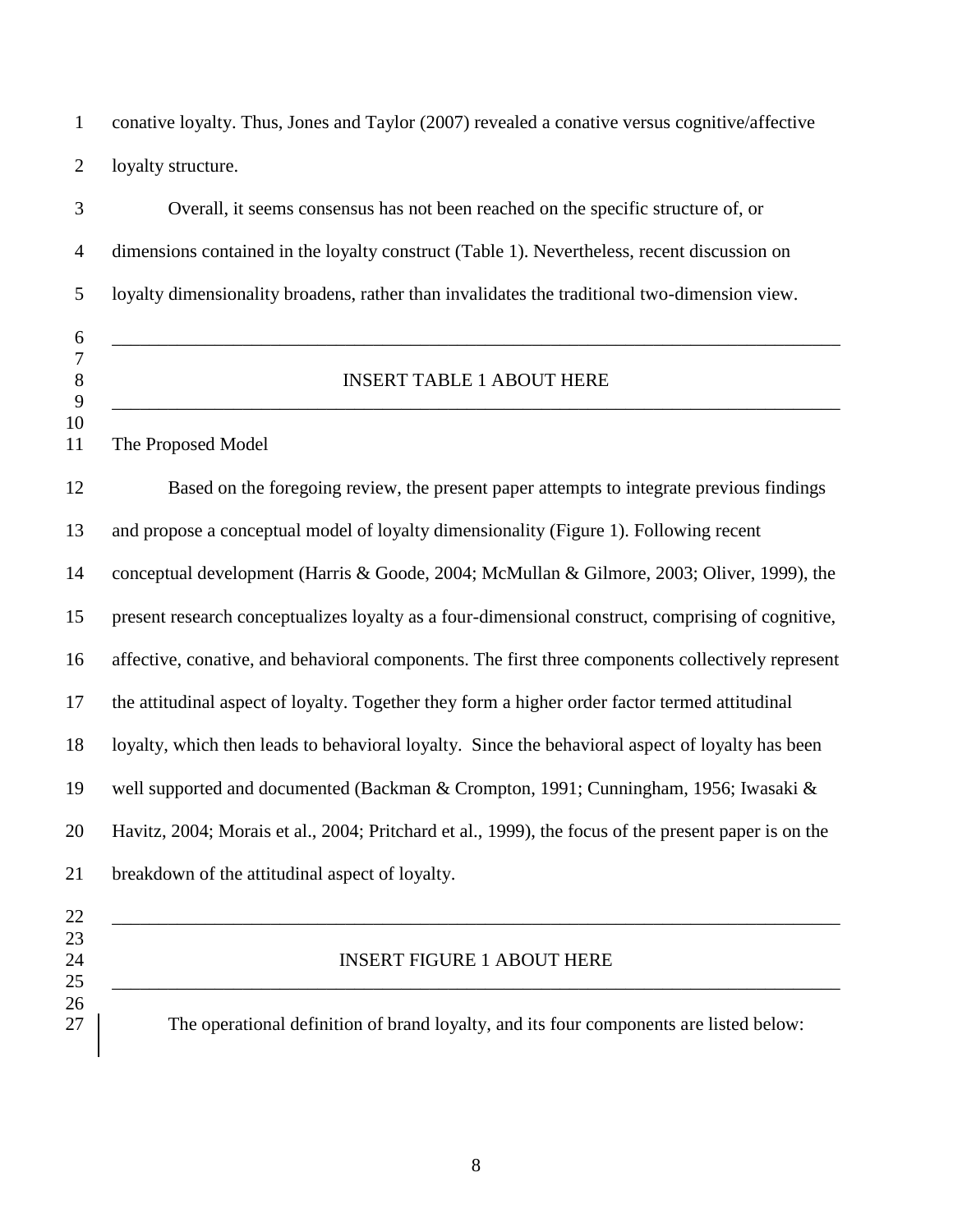*Cognitive Loyalty*: The existence of beliefs that (typically) a brand is preferable to others (Harris and Goode 2004).

 *Affective Loyalty*: The customer's favorable attitude or liking toward the service brand / provider based on satisfied usage (Harris and Goode 2004).

 *Conative Loyalty*: Behavioral intention to repurchase the service brand characterized by a deep brand-specific commitment (Harris and Goode 2004).

 *Behavioral Loyalty*: The frequency of repeat or relative volume of same-brand purchase (Tellis 1988).

 *(Brand) Loyalty*: "A deeply held psychological commitment to rebuy or repatronize a preferred product/service consistently in the future, thereby causing repetitive same-brand or same brand-set purchasing, despite situational influences and marketing efforts having the potential to cause switching behavior" (Oliver 1999, p. 34).

 The model is developed from marketing, social psychology, and leisure literature. The four-dimensional structure originated from Oliver"s (1997; 1999) conceptualization. However, following Back (2001), the present paper argues that the first three dimensions are three independent components of attitudinal loyalty, an overarching construct. This argument is theoretically grounded on the widely accepted tripartite model of attitude structure (Breckler, 1984; Eagly & Chaiken, 1993; Reid & Crompton, 1993). The tripartite model suggests that there are three components of people"s attitudes: cognition, affect, and behavioral intention. The three components of attitude are independent of each other, and each exhibits unique variance that is not shared by the other two (Bagozzi, 1978). Further, some have argued that attitudes do not have to embrace all three components at the same time (Tian, 1998). Thus, the three components may not be sequential as suggested by Oliver (1997; 1999).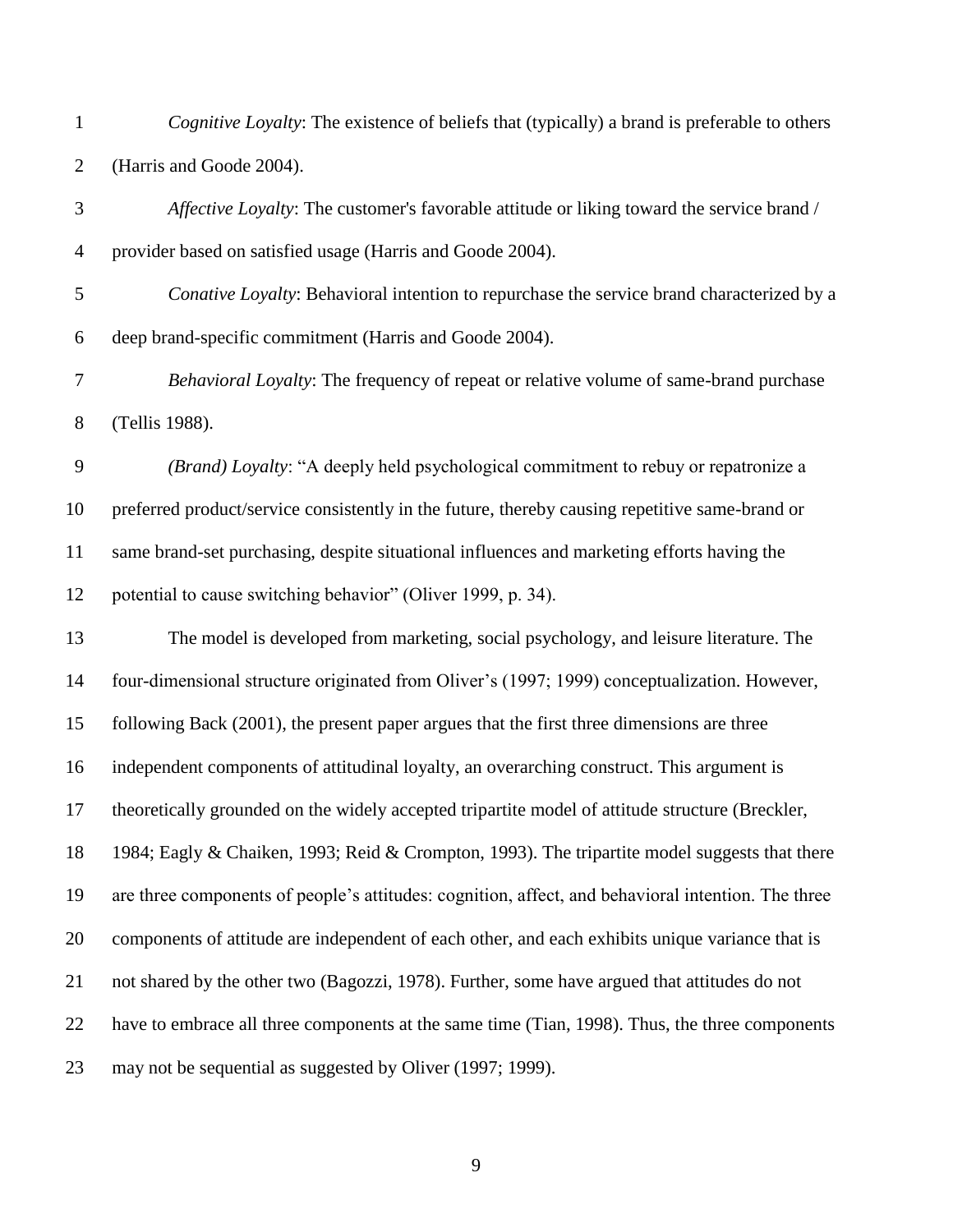As a development of Back"s model (2001), which only contains first-order factors, the present model included attitudinal loyalty as a higher-order factor. This is also theoretically grounded on the tripartite model of attitude structure (Breckler, 1984). Finally, the attitude- behavior linkage (i.e., attitudinal loyalty leading to behavioral loyalty) has been both theoretically and empirically established in the past (Ajzen, 1991; Albarracin, Johnson, Fishbein, & Muellerleile, 2001; Dick & Basu, 1994). It is believed that the proposed conceptualization is congruous with the traditional two- dimension view of loyalty, which has been widely accepted across disciplines, and has generated meaningful results. A major development is that the present conceptualization suggests that attitudinal loyalty is a higher-order factor, comprising of cognitive, affective, and conative dimensions. In essence, the proposed model incorporates, rather than invalidates the traditional two-dimensional view of loyalty. Research Methods Instrument Development The survey questionnaire was developed based on a literature review, as well as extensive personal communications with leading loyalty researchers in the fields of marketing and leisure studies. To enhance the quality of this review, the authors also posted a request for updated loyalty (or commitment) literature on the American Marketing Association Listserv, which generated valuable inputs from scholars all over the world. After the initial version of the questionnaire was developed, 14 experts were invited to review and pretest the instrument. 21 Further, a shortened questionnaire was pilot tested among three undergraduate classes  $(N=114)$ . The final instrument was developed based on the expert panel"s suggestions and pilot test results.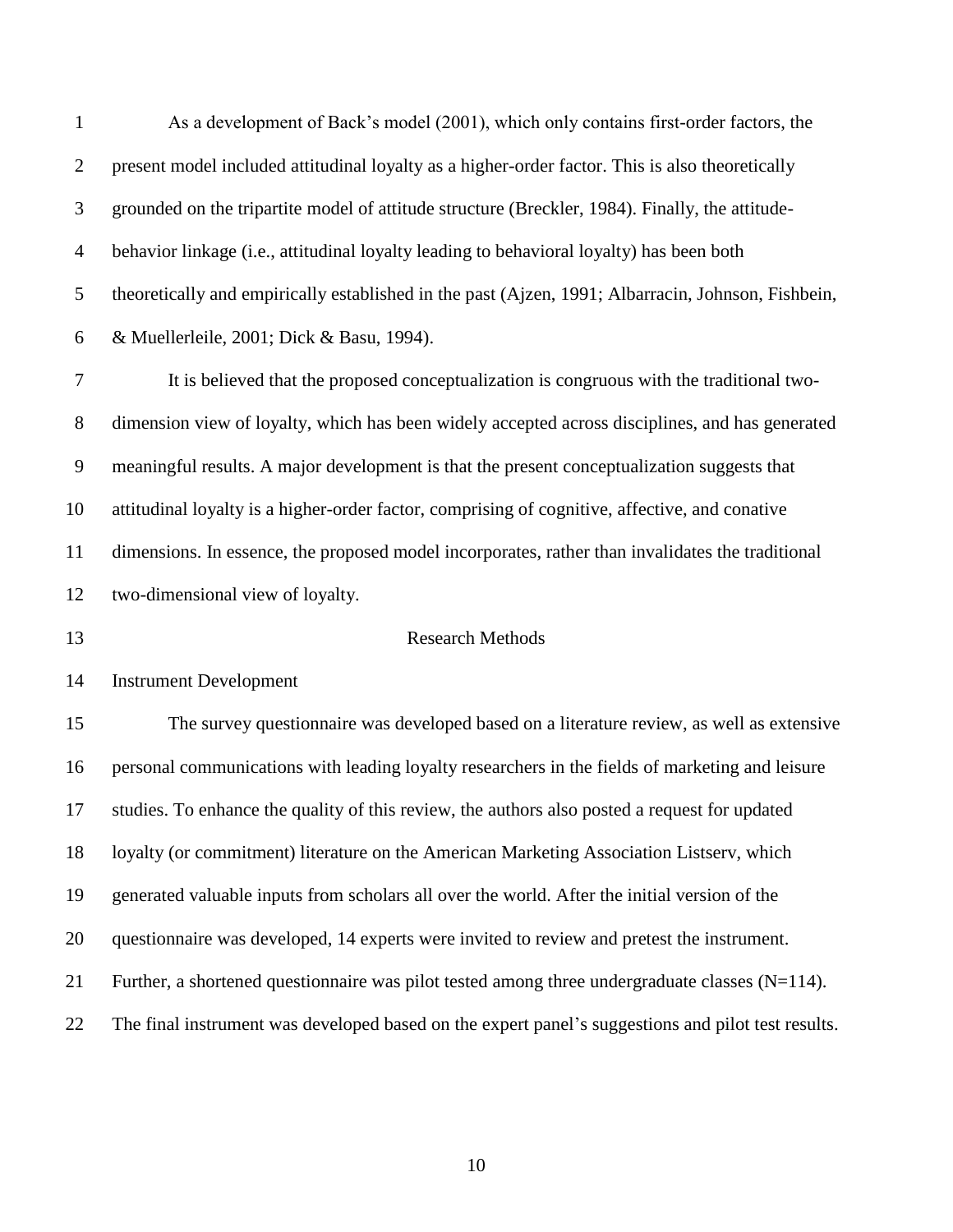| $\mathbf{1}$   | In this study, three 7-point Likert-type scales proposed by Back (2001; Back & Parks,                 |
|----------------|-------------------------------------------------------------------------------------------------------|
| $\overline{2}$ | 2003) were used to measure cognitive loyalty, affective loyalty, and conative loyalty,                |
| 3              | respectively (see Table 2). Action or behavioral loyalty, following the most frequently-used          |
| $\overline{4}$ | approach, was measured by proportion of brand purchase (Cunningham, 1956; Iwasaki &                   |
| 5              | Havitz, 1998). Specifically, this was operationalized as the number of cruises the respondent had     |
| 6              | taken with the focal cruise line in the past 3 years, divided by the total number of cruises s/he had |
| 7              | taken during that time.                                                                               |
| $\,8\,$        |                                                                                                       |
| 9<br>10        | <b>INSERT TABLE 2 ABOUT HERE</b>                                                                      |
| 11<br>12       |                                                                                                       |
| 13             | <b>Online Panel Survey</b>                                                                            |
| 14             | This study utilized an online panel survey, which is a fairly commonplace method in                   |
| 15             | marketing research (Dennis, 2001; Deutskens, Jong, Ruyter, & Wetzels, 2006; Duffy, Smith,             |
| 16             | Terhanian, & Bremer, 2005; Hansen, 2005; Sparrow & Curtice, 2004; Van Ryzin, 2004). Online            |
| 17             | survey panels "are made up of individuals who are pre-recruited to participate on a more or less      |
| 18             | predictable basis in surveys over a period of time" (Dennis, 2001, p. 34). Despite its obvious        |
| 19             | advantage in cost efficiency and speed, some researchers have expressed concern regarding the         |
| 20             | validity of information collected from online panel studies, particularly due to the potential for    |
| 21             | sampling bias (Duffy et al., 2005; McWilliams & Nadkarni, 2005). Some researchers have even           |
| 22             | argued that repeat and paid participation in surveys might bias online survey panelists' attitudes    |
| 23             | and behaviors, and make them closer to "professional respondents" (Dennis, 2001). However, a          |
| 24             | series of recent studies (Dennis, 2001; Deutskens et al., 2006; Duffy et al., 2005) have revealed     |
| 25             | that, despite minor differences, online panel and traditional methodologies generate equivalent       |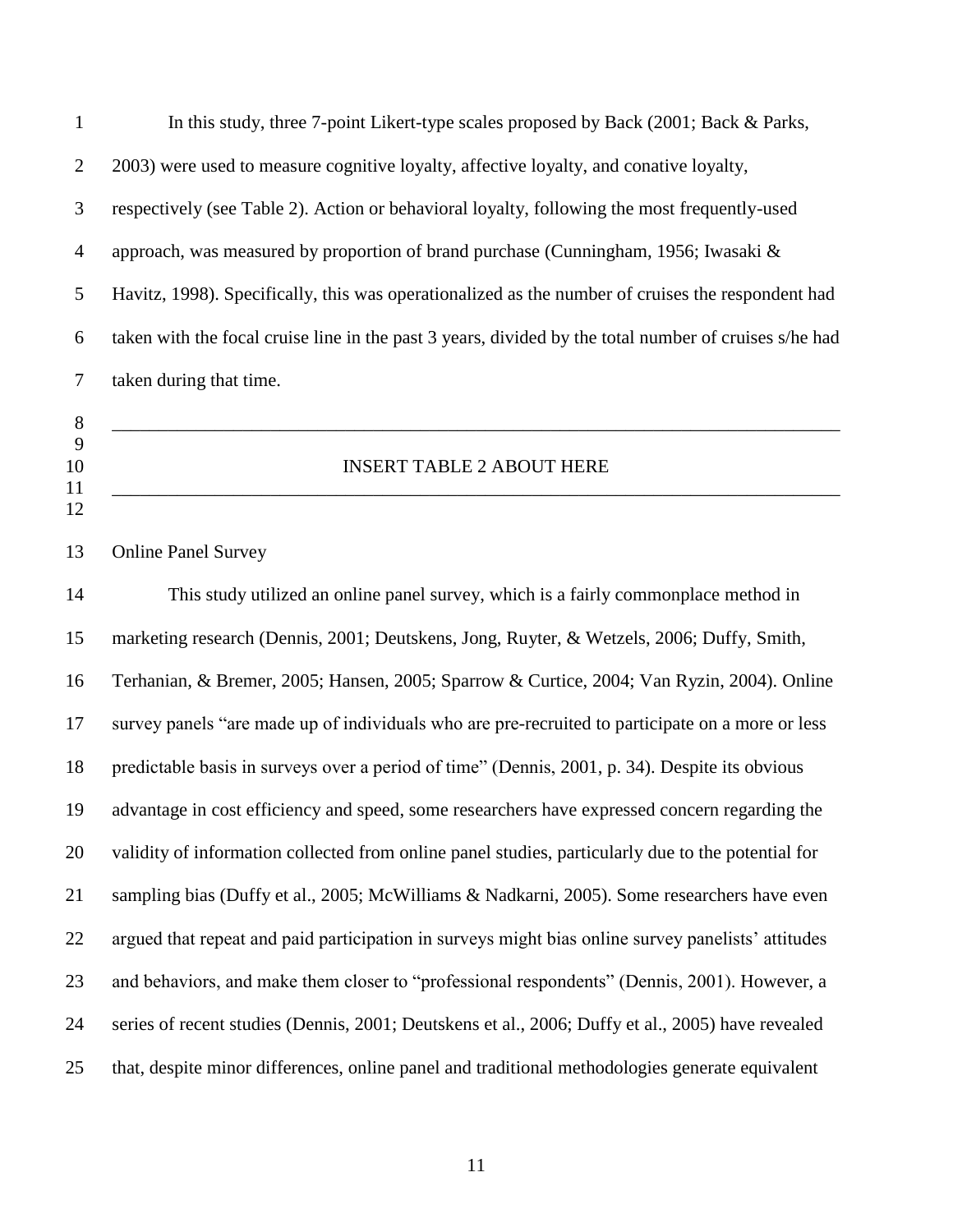results in most cases. Since the representativeness of public opinion is not the primary concern of 2 the study, the authors deemed online panel surveys appropriate for this study.

The Survey Process

 The survey was conducted from March 15 to 22, 2006. Participants of this study were currently active cruisers, who took a cruise vacation in the past 12 months. Following Cruise Lines International Association (CLIA)(2005), the authors specified four demographic and behavioral characteristics of the sample when acquiring the online panel. Participants of this study were cruise travelers who cruised at least once in the past 12 months, were over 25 years old and had a household income of \$25,000 or more. Moreover, a 50-50 gender distribution was desired. For survey design purposes, only responses about CLIA member cruise lines (CLIA, 2006b) were collected. These lines make up 95 percent of the overall North America cruise market (CLIA, 2006a). Further, cruise lines, rather than specific ships were chosen to ensure that participants" responses were at the brand level.

 The survey started from a screening question, asking whether the respondent took a cruise vacation in the past 12 months or not. Respondents who said "Yes" were presented a list of CLIA"s member lines (CLIA, 2006b), and asked which line they cruised with on their most recent cruise vacation. Clicking any of the cruise company names would lead the respondent to the actual survey, which was customized to the brand being chosen. Those who had not cruised with any of CLIA cruise lines in the past 12 months were thanked and asked to disregard the survey. A technical mechanism was used to ensure that all questions had to be answered before submission. The survey took approximately 12 minutes to complete.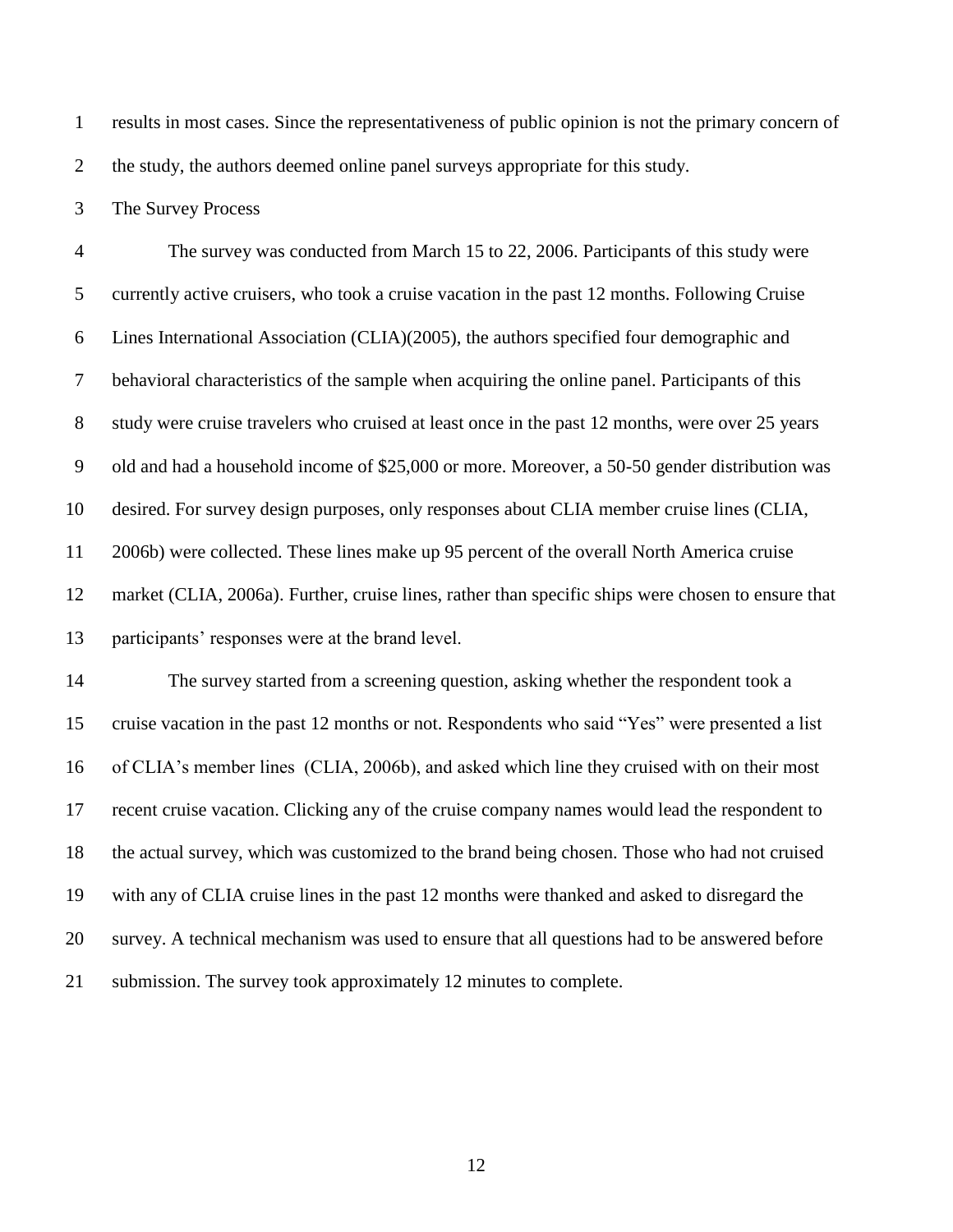| $\mathbf{1}$   | The sample size needed for this study was mainly determined by Cohen's (1988) power                |
|----------------|----------------------------------------------------------------------------------------------------|
| $\overline{2}$ | analysis. Following MacCallum et al. (1996), the minimum sample size for the proposed model        |
| 3              | $(df=32)$ is approximately 350, in order to achieve power of 0.80.                                 |
| $\overline{4}$ | Results                                                                                            |
| 5              | The aforementioned procedure yielded a total of 727 responses, or, a response rate of              |
| 6              | 31.8 percent out of 2,283 email invitations that were sent. The response rate of the present study |
| $\tau$         | compares favorably to other online panel studies (Zoomerang, 2005). The authors took a             |
| $8\,$          | conservative approach and deleted 61 invalid responses. Further, responses from 112 first-time     |
| 9              | cruisers were excluded. Thus, the effective sample size for the present study was 554.             |
| 10             | <b>Sample Characteristics</b>                                                                      |
| 11             | Respondents were mostly male (55.8%), had an average age of 53.9, and were                         |
| 12             | dominantly white (91.7%) and married (80.5%). About two thirds (63.9%) had a college degree        |
| 13             | or more and the median income was \$75,000 to \$100,000. On average, respondents had taken         |
| 14             | 8.3 cruises with 3.4 different lines in their lifetime. For their brand purchase history (i.e.,    |
| 15             | experiences with the specific cruise line they chose), respondents had taken an average of 3.1     |
| 16             | cruises with the cruise line, and had a history of 6.2 years cruising with that line.              |
| 17             | Non-response bias was checked by comparing three demographic characteristics (age                  |
| 18             | gender, and household income) of the respondents to those of the 2,283 people invited to the       |
| 19             | survey. Overall, no significant bias was detected. Further, sampling bias was checked by           |
| 20             | comparing respondents' demographic statistics to those of average cruise passengers, as reported   |
| 21             | in CLIA's 2004 Cruise Market Profile (CLIA, 2005). It seemed that respondents of this study        |
| 22             | were demographically similar to typical cruisers, but slightly behaviorally more active.           |
| 23             |                                                                                                    |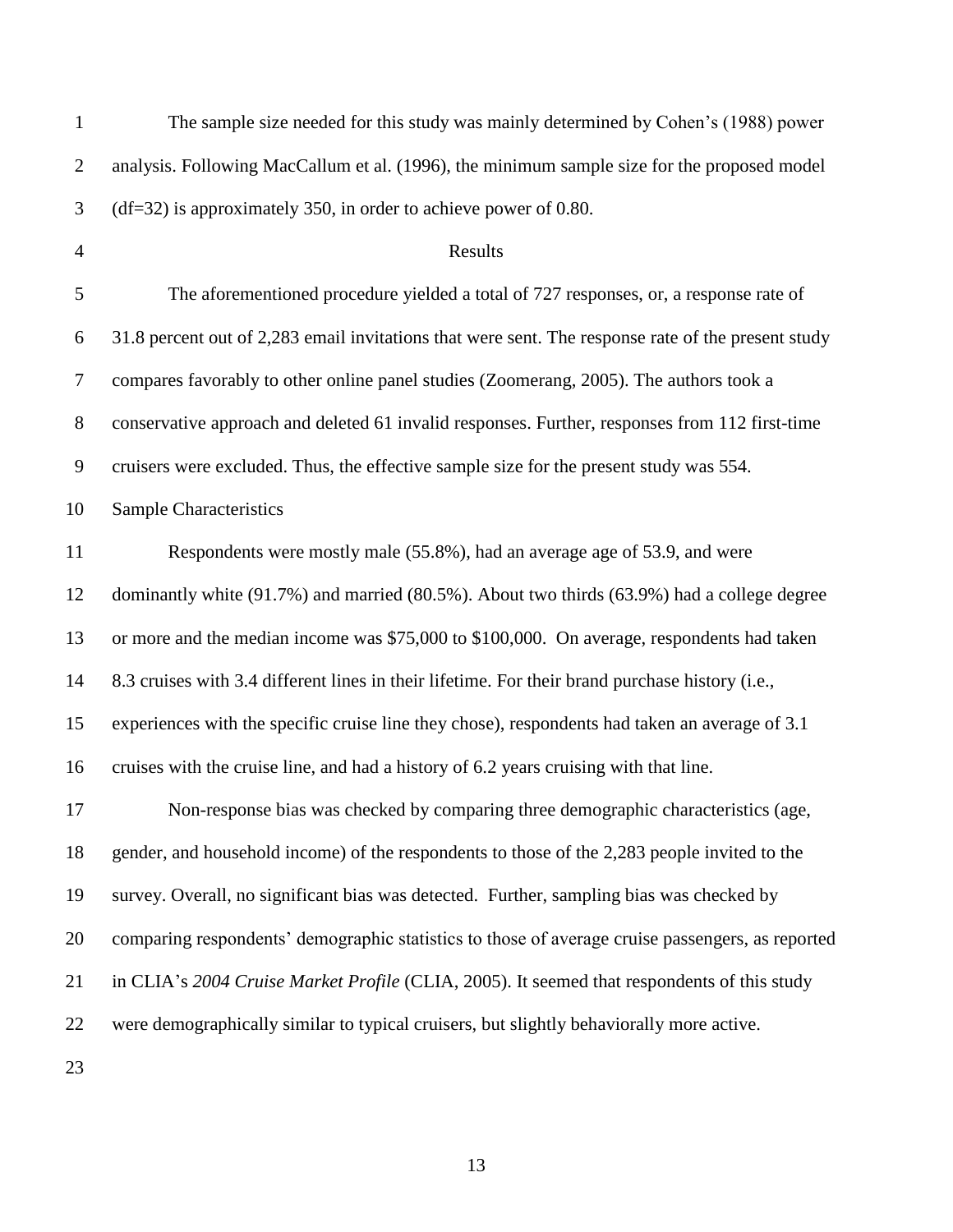Modeling and Hypotheses Testing

 A structural equation modeling (SEM) procedure was employed to analyze the data. The analysis followed guidelines suggested by Byrne (2001) and Ullman (2001). Before testing the model, a variety of practical issues were checked, including sample size, missing values, univariate and multivariate outliers, continuous scales, linearity, univariate and multivariate normality, and so on. The only detected issue was that Mardia"s (1970) normalized estimate of multivariate kurtosis was fairly large, which suggested the data might have a multivariate nonnormal distribution. One approach to dealing with multivariate non-normal data is nonparametric bootstrapping (Byrne, 2001; Kline, 2005). Thus, bootstrap results based on 500 bootstrap samples are reported in the following section. Further, inter-correlations between major constructs were obtained, as recommended by Hatcher (1994). It was found that cognitive, 12 affective, and conative loyalty had exceedingly high correlations (all  $> 0.97$ ). This will be addressed later.

The SEM procedure was conducted in four stages:

*Stage 1: Testing the Proposed Model* 

 To examine the proposed model, a second-order confirmatory factor analysis (CFA) was employed. A second-order factor model posits that the first-order factors estimated (i.e., cognitive, affective, and conative loyalty) are actually caused by a broader and more encompassing construct (i.e., attitudinal loyalty). Hair et al. (1998) suggested that second-order CFA models allow for a stronger statement about the dimensionality of a construct than traditional approaches.

 The second-order CFA model was tested following a procedure recommended by Byrne (2001). First, the identification of the higher order portion of the model was addressed, since this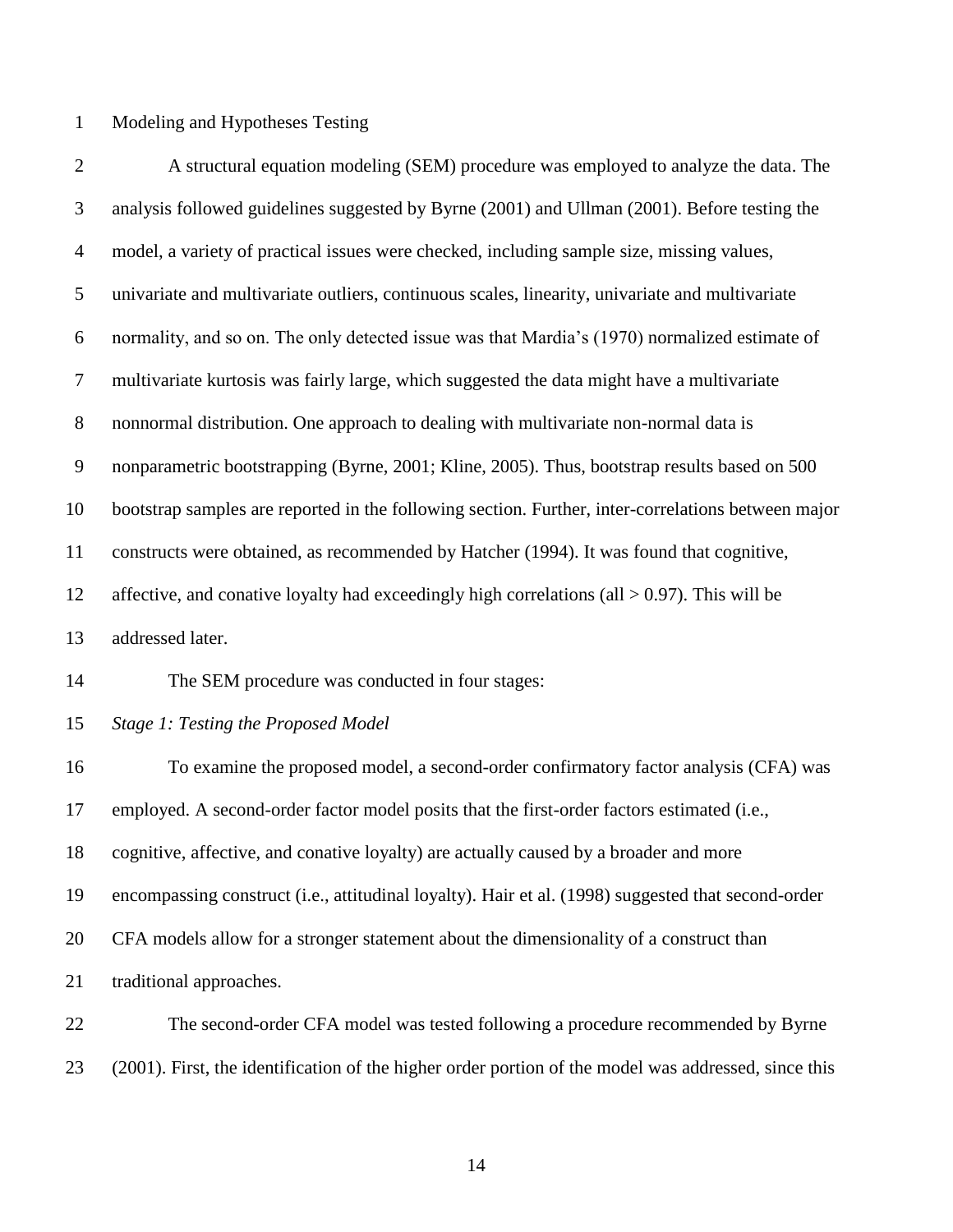| $\mathbf{1}$         | part of the model was initially just-identified with three first-order factors. As suggested by         |  |  |  |  |
|----------------------|---------------------------------------------------------------------------------------------------------|--|--|--|--|
| $\overline{2}$       | Byrne (2001), this problem can be solved by placing equality constraints on certain parameters          |  |  |  |  |
| 3                    | known to yield estimates that are approximately equal, through the application of the critical          |  |  |  |  |
| $\overline{4}$       | ratio difference (CRDIFF) method. It was found that the estimated values of the higher order            |  |  |  |  |
| 5                    | residuals related to affective $(-0.0031)$ and conative loyalty $(-0.021)$ were almost identical, and   |  |  |  |  |
| 6                    | the computed critical ratios for differences between the two residuals were $-0.703$ (absolute          |  |  |  |  |
| $\tau$               | value $<$ 1.96). Thus, it was decided to constrain the variance of the residuals related to affective   |  |  |  |  |
| $8\,$                | and conative loyalty to be equal. The hypothesized model, with the equality constraints specified,      |  |  |  |  |
| 9                    | is presented in Figure 2.                                                                               |  |  |  |  |
| 10<br>11<br>12<br>13 | <b>INSERT FIGURE 2 ABOUT HERE</b>                                                                       |  |  |  |  |
| 14                   | The next step involved obtaining the goodness-of-fit statistics and modification indices                |  |  |  |  |
| 15                   | (MI) (Sörbom, 1986) related to the hypothesized model. Since most researchers have argued that          |  |  |  |  |
| 16                   | Chi-square is highly sensitive to sample size, it has been suggested that the use of multiple           |  |  |  |  |
| 17                   | indices may collectively present a more realistic picture of model fit (McDonald & Ringo Ho,            |  |  |  |  |
| 18                   | 2002). Following Byrne's (2001) recommendation, GFI (acceptable when >0.9 (Hu & Bentler,                |  |  |  |  |
| 19                   | 1995)), CFI (acceptable when >0.9(Bentler, 1990)), and RMSEA (acceptable when <0.1(Browne               |  |  |  |  |
| 20                   | & Cudeck, 1993)) were chosen to assess model fitness. Also included were the normed Chi-                |  |  |  |  |
| 21                   | square (NC) ( $\chi^2$ /DF, acceptable when <5 (Bollen, 1989)), and the Bollen-Stine bootstrap $\chi^2$ |  |  |  |  |
| 22                   | (BS <sub>boot</sub> ) (the Chi-square test based on Bollen and Stine's (1992) bootstrap procedure).     |  |  |  |  |
| 23                   | Considering the model was neither too large nor complex, the goodness-of-fit statistics                 |  |  |  |  |

 indicated a poor fit (see Table 3). The multiple large MI values further evidenced that there could be substantial misfit in the hypothesized second-order model structure. Further, the MI results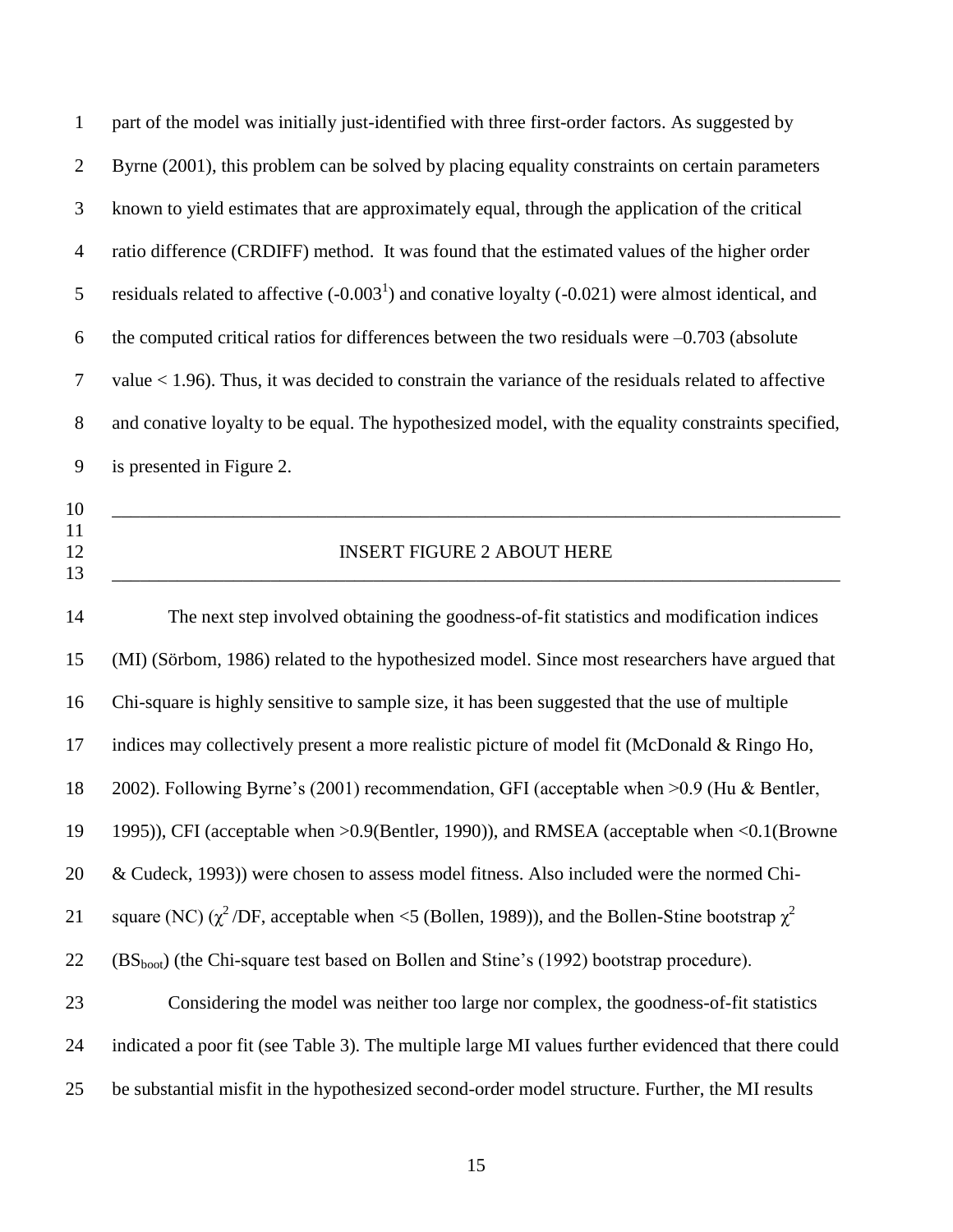were fairly complex, and did not present a meaningful solution to improve the model fit.  $\hspace{0.4cm}$   $\hspace{0.4cm}$   $\hspace{0.4cm}$   $\hspace{0.4cm}$   $\hspace{0.4cm}$   $\hspace{0.4cm}$   $\hspace{0.4cm}$   $\hspace{0.4cm}$   $\hspace{0.4cm}$   $\hspace{0.4cm}$   $\hspace{0.4cm}$   $\hspace{0.4cm}$   $\hspace{0.4cm}$   $\hspace{0.4cm}$   $\hspace{0.4cm}$   $\hspace{0.4cm}$   $\hspace{0.4cm}$   $\hspace{0.4cm}$   $\hs$  INSERT TABLE 3 ABOUT HERE \_\_\_\_\_\_\_\_\_\_\_\_\_\_\_\_\_\_\_\_\_\_\_\_\_\_\_\_\_\_\_\_\_\_\_\_\_\_\_\_\_\_\_\_\_\_\_\_\_\_\_\_\_\_\_\_\_\_\_\_\_\_\_\_\_\_\_\_\_\_\_\_\_\_\_\_\_\_ *Stage 2: Model Comparison* For years, statisticians have called for the use of alternative models (i.e., comparing the performances of rival *a priori* models) in model specification and evaluation (Bagozzi & Yi, 1988; Jöreskog & Sörbom, 1996; MacCallum & Austin, 2000). Thus, the authors examined alternative loyalty conceptualizations by testing a series of competing models (Table 1). These included: 12 • Rival Model 1: Oliver's four-dimensional sequential model (Harris & Goode, 2004; McMullan & Gilmore, 2003; Oliver, 1999; Oliver et al., 1997); 14 • Rival Model 2: Back's four-dimensional first-order model (Back, 2001; Back & Parks, 2003); 16 • Rival Model 3: Lee's three-dimensional sequential model (Lee, 2003); and 17 • Rival Model 4: The traditional two-dimensional model (Backman & Crompton, 1991; Day, 1969; Dick & Basu, 1994; Jacoby & Chestnut, 1978; Pritchard et al., 1999). Table 3 displays the fitness statistics of these models. It seems that the fitness levels of all these models were no different from, or even worse than the hypothesized one. In other words, none of the models provided a good fit of the data. In light of these results, it was decided that exploratory analysis should be used to purify measures (Churchill, 1979). *Stage 3. Model Modification* Following Churchill"s (1979) recommendation, an exploratory factor analysis (EFA) was

employed to identify the potential pattern of the nine items, which were supposed to measure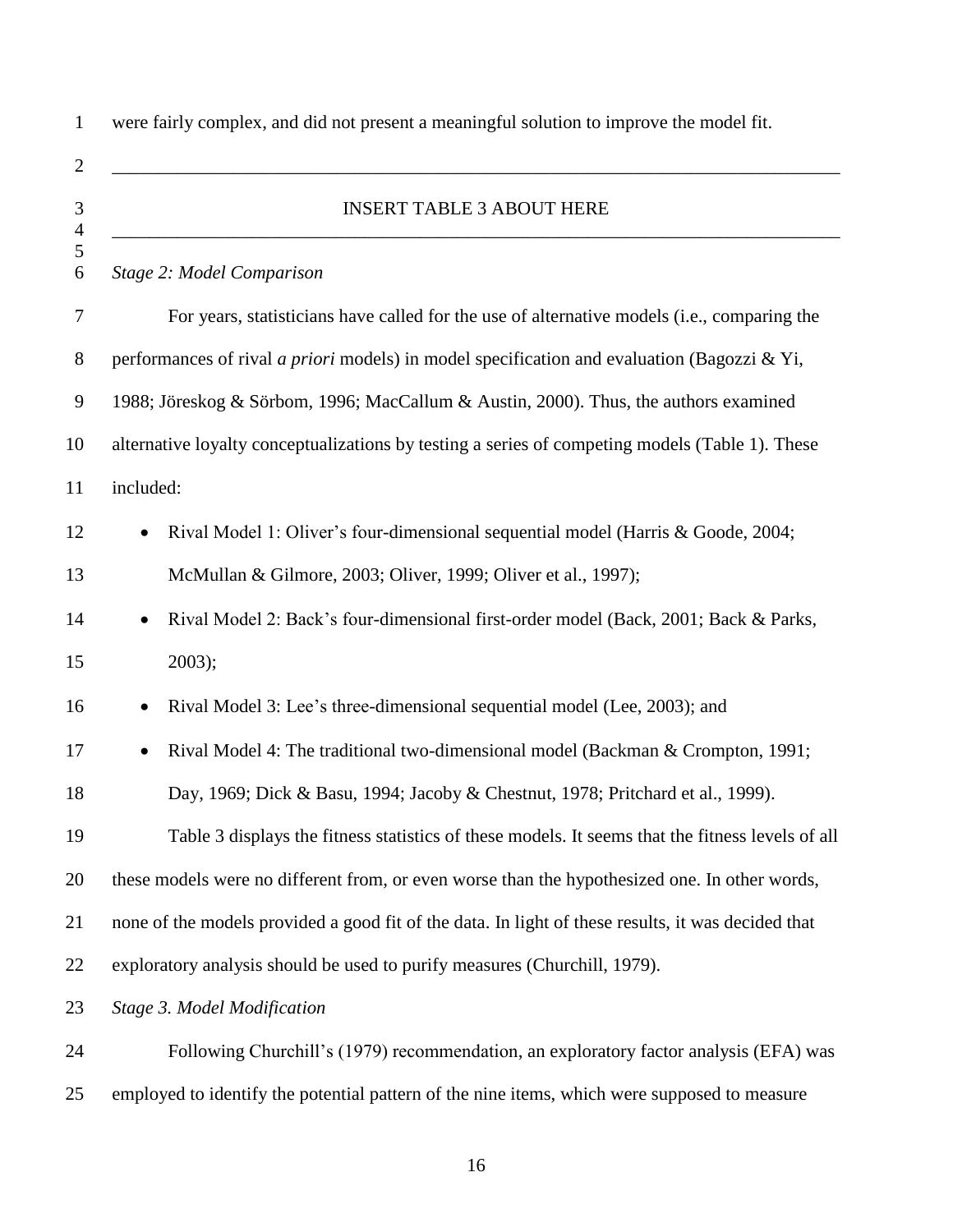cognitive, affective, and conative loyalty. Note that the EFA results should and would only serve as a reference for the present discussion on loyalty dimensionality. It was found that the nine items in discussion all loaded on a single dimension, instead of the three dimensions hypothesized. Next, Cronbach"s alpha, and alpha-if-item-deleted analysis was also performed. The Cronbach"s alpha for the nine items was quite high, and deleting any one of the items would have little effect on alpha.

 The EFA results seemed to support the one-dimension conceptualization of attitudinal loyalty. Further, recall that the intercorrelations among cognitive, affective, and conative loyalty were exceptionally high (all exceeding 0.97). Kline (2005) suggested that when two factors have a correlation over 0.85, they may not be accommodated in one structural equation model, as the two factors demonstrate poor discriminant validity (Rundle-Thiele, 2005), and could cause SEM to be statistically unstable. Put simply, they may be measuring the same construct. These results implied that the traditional one-dimensional conceptualization of attitudinal loyalty was theoretically and statistically more solid than the proposed model.

 Moreover, the alpha-if-item-deleted analysis showed that when all nine items were used to measure one single first-order factor, they might be redundant with each other. Byrne (2001, p. 134), in her discussion on model modification, suggested "error correlations between item pairs are often an indication of perceived redundancy in item content." To solve such problems, some researchers have suggested that deleting questionable items could be an effective way to improve a measurement model without sacrificing its theoretical meaningfulness (Bentler & Chou, 1987; Byrne, 2001; Morais, Backman, & Dorsch, 2003). Further, Hatcher (1994) recommended that to avoid excessive complexity in measurement models, researchers may limit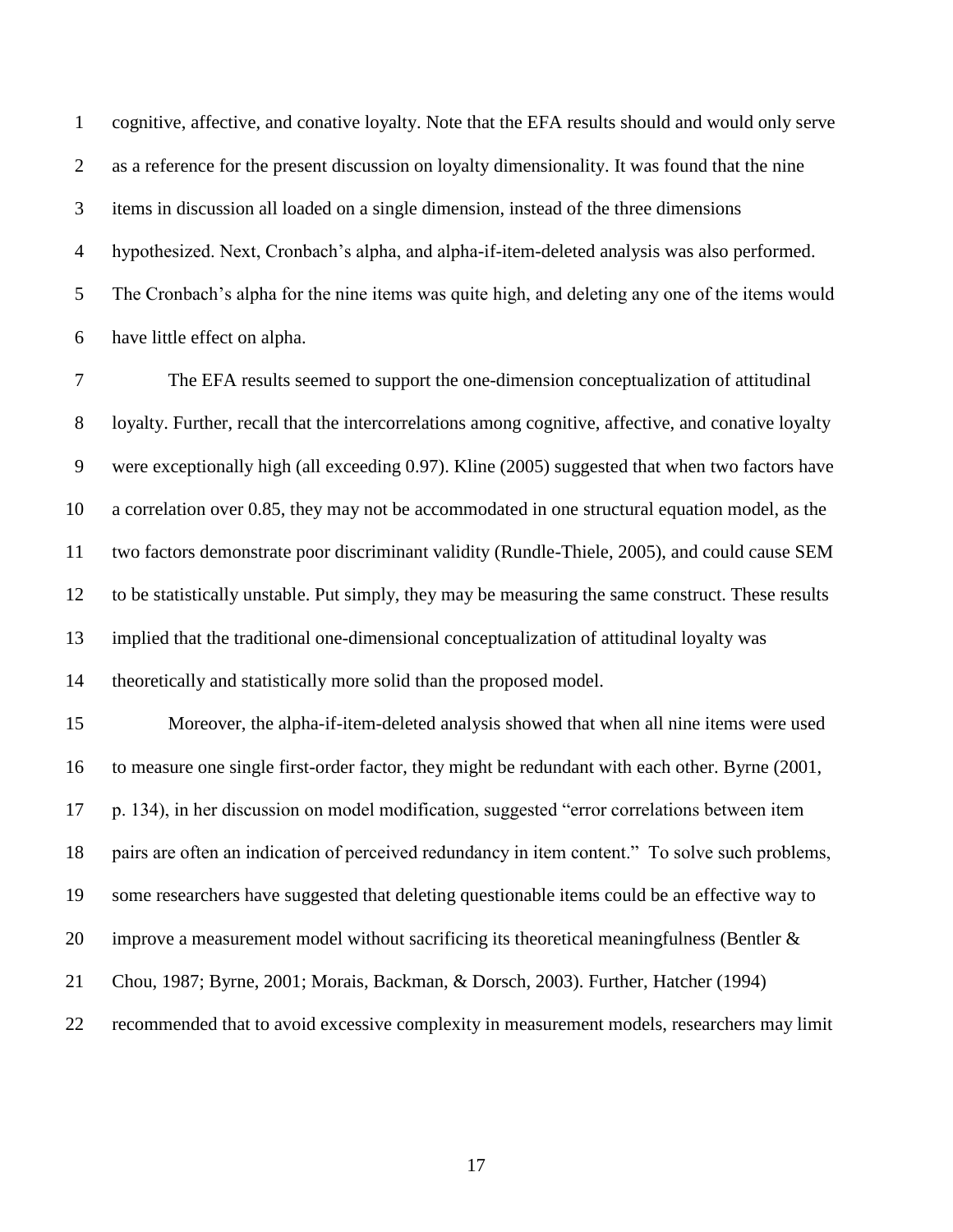- the number of indicators used to measure one latent variable to around four. Netemeyer et al. (2003) also maintained that shorter scales are typically preferred.
- 

 In light of these recommendations, it was concluded that the initial misfit of Rival Model 4 might be due to redundant items, and deleting these items may generate a better measure of one-dimensional attitudinal loyalty. This modification process, though post hoc in nature, strictly followed recommended procedures (Bentler & Chou, 1987; Byrne, 2001; Hatcher, 1994). Items associated with questionable MIs, insignificant paths (if at all), large standardized errors, and most importantly, conceptual or semantic fuzziness, were considered as candidates for deletion. Specifically, this deletion process started with CON3, which had the largest standard error, and a comparatively weaker path. Two other items, AFF1 and CON1 were subsequently deleted, as both items were associated with multiple significant MIs. In fact, several expert panelists mentioned in the pilot test phase that AFF1 was somewhat confusing. Finally, COG1 was deleted based on its comparatively large residuals, and weak loadings, as well as its semantic redundancy with the other two cognitive items. This process resulted in a one- dimensional loyalty measure containing five items: COG2 ("I believe <name> provides more benefits than other cruise lines in its category"), COG3 ("No other cruise line performs better services than <name>"), AFF2 ("I feel better when I cruise with <name>"), AFF3 ("I like  $\leq$  mame> more than other cruise lines"), and CON2 ("I consider  $\leq$  name> my first cruising 19 choice"). The five-item model, with  $\chi^2$  (5, N=554)=26.131, *p*<0.001, CFI=0.994, GFI=0.982, RMSEA=0.087, demonstrated good fit.

 Finally, the modified loyalty model was tested in a structural equation model, with attitudinal loyalty as an exogenous variable, and behavioral loyalty as an endogenous variable 23 (see Figure 3). The model, with  $\chi^2$  (9, N= 554) =52.399, *p*<0.001, CFI=0.988, GFI=0.969,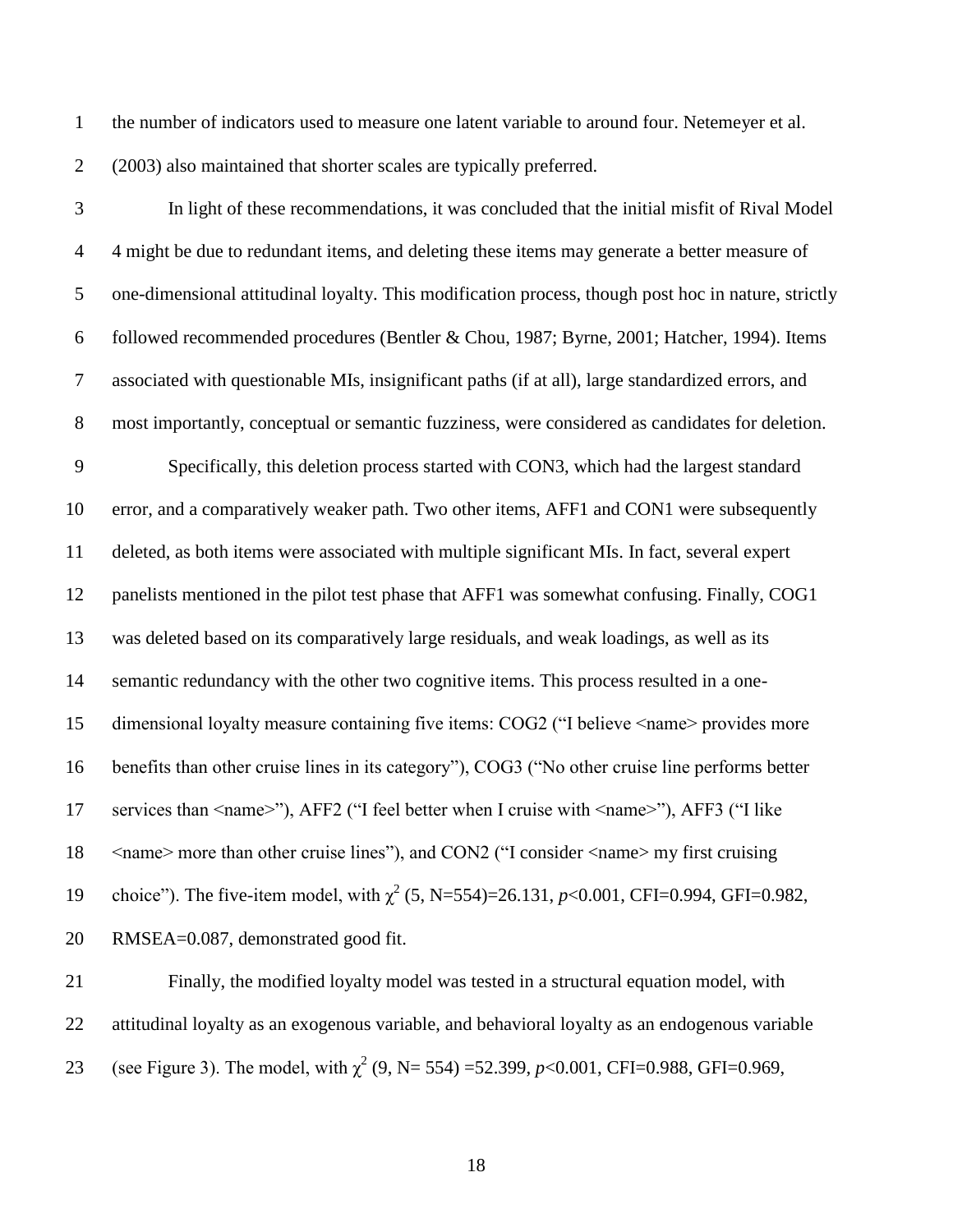| $\mathbf{1}$        | RMSEA=0.093, demonstrated a good fit of the data. However, it was noted that the $R_{SMC}^2$        |  |  |  |  |  |
|---------------------|-----------------------------------------------------------------------------------------------------|--|--|--|--|--|
| $\overline{2}$      | (0.115) of BEHLOY was fairly low, which indicated that attitudinal loyalty accounted for only a     |  |  |  |  |  |
| $\mathfrak{Z}$      | small portion of the variance associated with behavioral loyalty.                                   |  |  |  |  |  |
| $\overline{4}$      |                                                                                                     |  |  |  |  |  |
| $\mathfrak{S}$<br>6 | <b>INSERT FIGURE 3 ABOUT HERE</b>                                                                   |  |  |  |  |  |
| 7<br>$8\,$          | Stage 4. Assessing Validity and Reliability                                                         |  |  |  |  |  |
| 9                   | The preceding procedure, though post hoc in nature, essentially generated a 5-item scale            |  |  |  |  |  |
| 10                  | measuring attitudinal loyalty. Before drawing final conclusions, the authors deemed it necessary    |  |  |  |  |  |
| 11                  | to examine the psychometric properties of this measure. First, convergent validity of indicators is |  |  |  |  |  |
| 12                  | evidenced by the ability of the scale items to load on its underlying construct (Bagozzi, 1994).    |  |  |  |  |  |
| 13                  | Convergent validity may be further evidenced if each indicator's standardized loading on its        |  |  |  |  |  |
| 14                  | posited latent construct is greater than twice its standard error (Anderson & Gerbing, 1988). All   |  |  |  |  |  |
| 15                  | items under investigation met these two requirements.                                               |  |  |  |  |  |
| 16                  | Second, dscriminant validity may be assessed by comparing the average variance                      |  |  |  |  |  |
| 17                  | extracted (AVE) for the focal measure with a similar, but conceptually different, construct and     |  |  |  |  |  |
| 18                  | the square of the correlation between the two factors (Hatcher, 1994; Netemeyer et al., 2003).      |  |  |  |  |  |
| 19                  | Discriminant validity is demonstrated if both AVEs are greater than the squared correlation. This   |  |  |  |  |  |
| 20                  | requirement was satisfied after checking the AVEs and the squared correlation value for the         |  |  |  |  |  |
| 21                  | attitudinal loyalty measure and three similar, but conceptually different constructs (satisfaction, |  |  |  |  |  |
| 22                  | quality, and value) (see Table 4). Thus, discriminant validity of the scale was established.        |  |  |  |  |  |
| 23                  |                                                                                                     |  |  |  |  |  |
| 24                  | <b>INSERT TABLE 4 ABOUT HERE</b>                                                                    |  |  |  |  |  |
| 25<br>26            |                                                                                                     |  |  |  |  |  |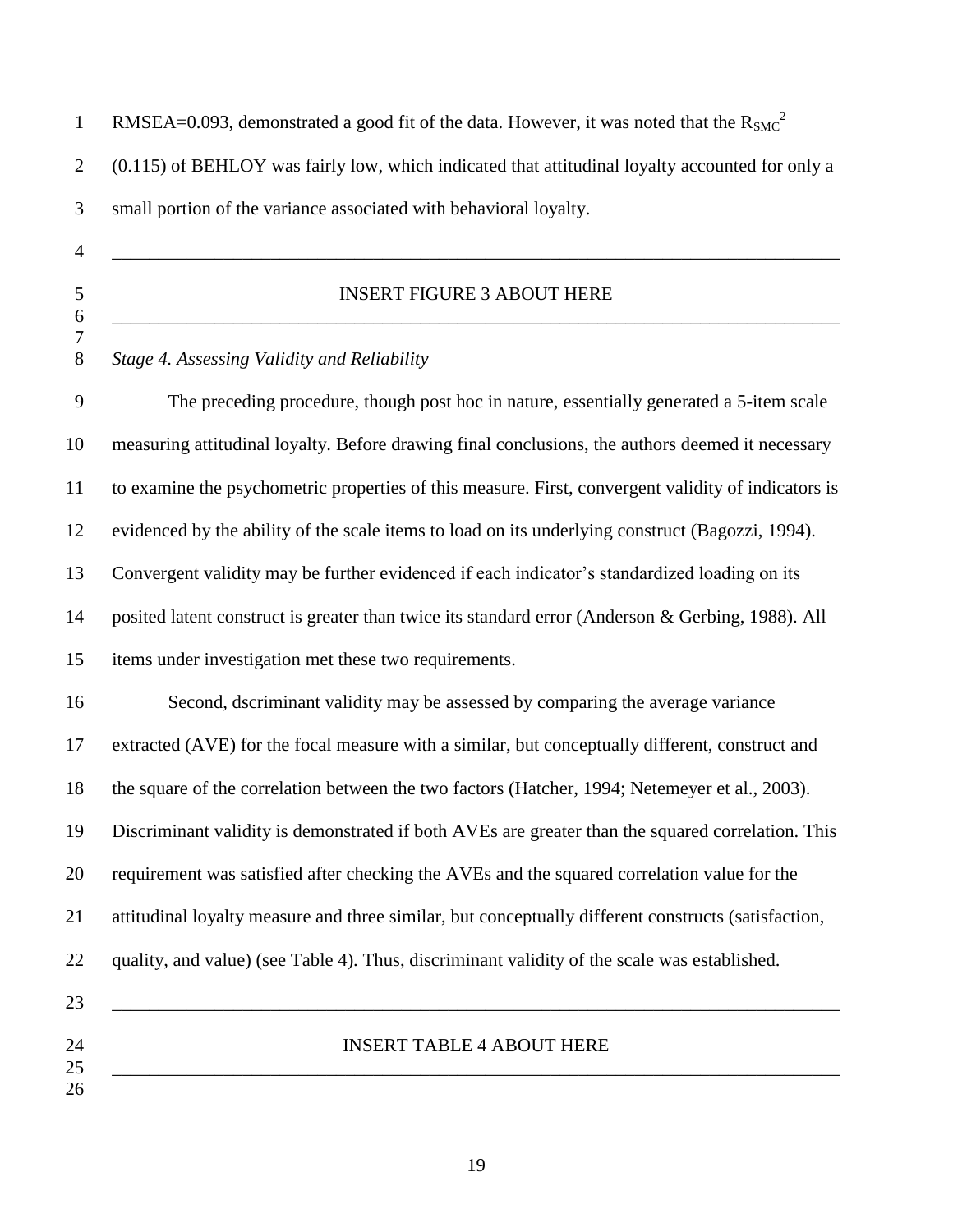| $\mathbf{1}$     | Third, scale reliability was checked in multiple ways. These included Cronbach's                         |
|------------------|----------------------------------------------------------------------------------------------------------|
| $\overline{2}$   | coefficient alpha ( $\alpha$ values need to exceed 0.7 ((Nunnally & Bernstein, 1994)), indicator         |
| 3                | reliability ( $R_{\rm SMC}^2$ needs to exceed 0.5 (Fornell & Larcker, 1981)), composite reliability (the |
| $\overline{4}$   | recommended cutoff point is 0.6 (Bagozzi & Yi, 1988)), and AVE (AVE needs to exceed 0.5                  |
| 5                | (Fornell & Larcker, 1981)). It was found that the 5-item measure met all these requirements.             |
| 6                | Finally, nomological validity is considered to be established when the proposed measure                  |
| 7                | successfully predicts other constructs that previous literature suggests it should predict               |
| $8\,$            | (Netemeyer et al., 2003). To test it, the authors ran three regression models, where attitudinal         |
| $\boldsymbol{9}$ | loyalty (operationalized as the mean of the five items) was modeled as predictors of three               |
| 10               | behavioral outcomes. The three variables, all of which have been suggested as loyalty outcomes,          |
| 11               | included repurchase intention (Morais et al., 2004), willingness to recommend (Dick & Basu,              |
| 12               | 1994), and complaining behavior (Davidow, 2003). As shown in Table 5, in all three models,               |
| 13               | attitudinal loyalty's effect on the dependent variables was statistically significant, and its effects   |
| 14               | were consistent with what has been previously observed (Davidow, 2003; Dick & Basu, 1994;                |
| 15               | Morais et al., 2004; Petrick 2004; Rundle-Thiele 2005). These provide further support for the            |
| 16               | validity of the scale.                                                                                   |
| 17<br>18         |                                                                                                          |
| 19<br>20         | <b>INSERT TABLE 5 ABOUT HERE</b>                                                                         |
| 21<br>22         |                                                                                                          |
| 23               | Combined, tests on the convergent, discriminant and nomological validity, and the                        |
| 24               | reliability of the five-item measure showed that it served as a good measure of the single-              |
| 25               | dimensioned attitudinal loyalty construct. It was thus concluded that the 5-item measure,                |
| 26               | measuring attitudinal loyalty as a single-dimension, first-order construct, demonstrated better fit      |
| 27               | of data than the hypothesized second-order model.                                                        |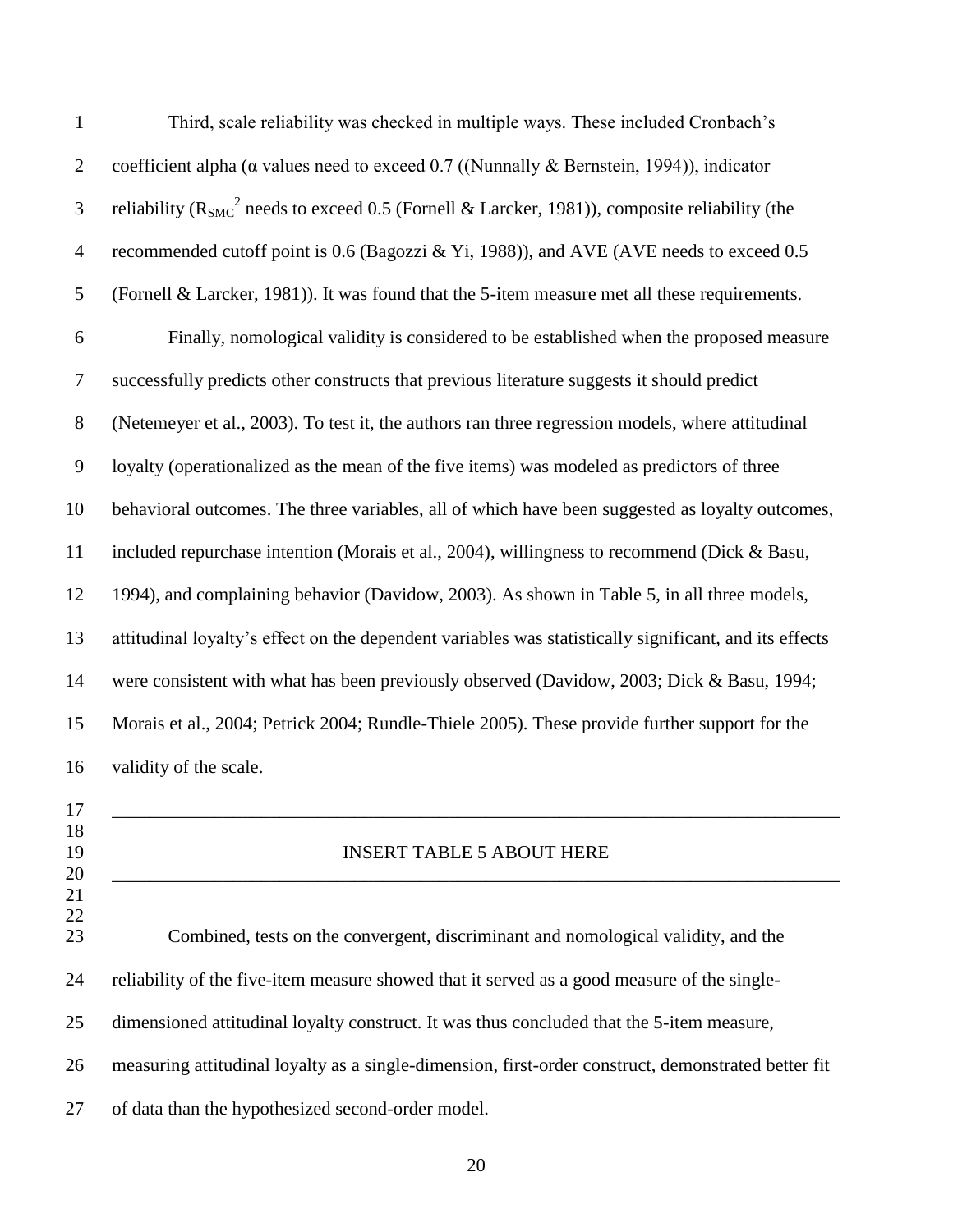## Conclusions and Implications

| $\overline{2}$   | This study attempted to explore the dimensional structure of the loyalty construct.                 |
|------------------|-----------------------------------------------------------------------------------------------------|
| 3                | Following recent developments in loyalty studies (Back, 2001; Jones & Taylor, 2007; Oliver,         |
| $\overline{4}$   | 1997; 1999), loyalty in this paper was conceptualized as a four-dimensional construct,              |
| 5                | comprising of cognitive, affective, conative, and behavioral loyalty. Further, this paper           |
| 6                | postulated that three components of loyalty (cognitive, affective, and conative loyalty)            |
| $\tau$           | collectively formed a higher order factor, namely attitudinal loyalty. However, this                |
| $8\,$            | conceptualization was not supported by the data. A competing model based on the traditional         |
| $\boldsymbol{9}$ | conceptualization that attitudinal loyalty is a one-dimensional, first-order factor was found to    |
| 10               | provide a better fit of the data than other possible variations. Further, the paper supported the   |
| 11               | attitudinal loyalty-behavioral loyalty link (Ajzen, 1991; Albarracin et al., 2001; Dick & Basu,     |
| 12               | 1994). Nevertheless, the relatively low variance of behavioral loyalty explained by attitudinal     |
| 13               | loyalty suggests that the attitude-behavior link may be moderated by other factors, which is also   |
| 14               | consistent with previous studies (Back, 2001; Dick & Basu, 1994).                                   |
| 15               | In sum, this study supported the traditional two-dimensional conceptualization of loyalty,          |
| 16               | which maintains that loyalty has an attitudinal and a behavioral component (Backman &               |
| 17               | Crompton, 1991; Cunningham, 1956; Iwasaki & Havitz, 2004; Morais et al., 2004; Pritchard et         |
| 18               | al., 1999). Moreover, this finding seems to be congruent with psychology literature on              |
| 19               | interpersonal commitment, which has consistently suggested that pro-relationship acts (i.e.,        |
| 20               | commitment) have two components, behavioral and cognitive (Jones & Taylor, 2007). Findings          |
| 21               | are also similar to Jones and Taylor (2007), who concluded that " regardless of the target          |
| 22               | (friend, spouse, service provider), loyalty captures, in essence, what Oliver (1999) referred to as |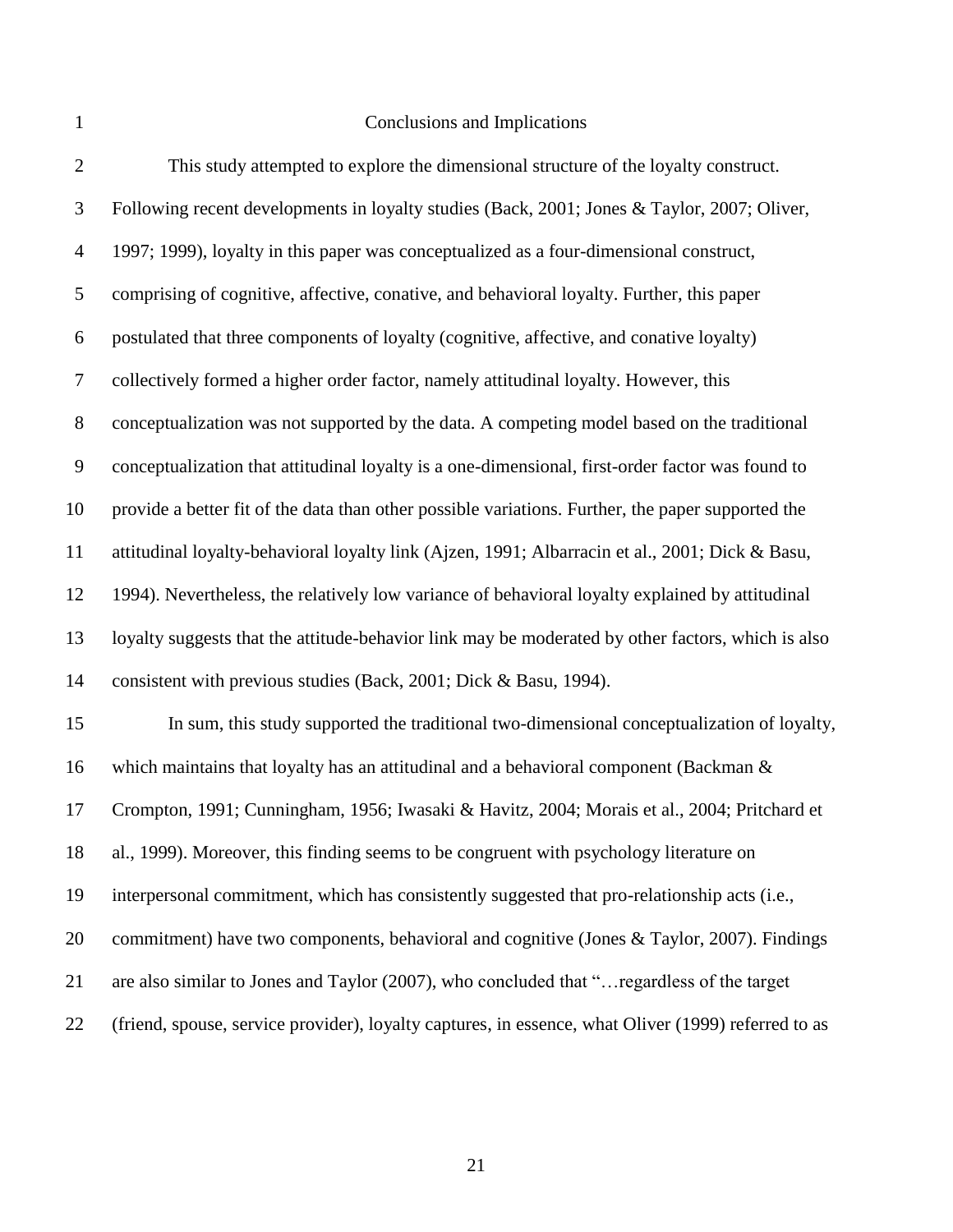"what the person does" (behavioral loyalty) and the psychological meaning of the relationship (attitudinal/cognitive loyalty)" (p. 45).

 While the two-dimensional conceptualization of brand loyalty is not new to marketing or psychology researchers, what the present results reveal is that the two dimensions might be more complex than previously suggested. Remaining in the final 5-item attitudinal loyalty measure are cognitive, affective, and conative components, which is consistent with the tripartite model of attitude structure in the psychology literature (Breckler, 1984; Eagly & Chaiken, 1993; Reid & Crompton, 1993). One might speculate that although these three aspects of loyalty loaded in the same dimension, they could account for unique aspects of the construct. Admittedly, the present results may also imply that the respondents couldn"t tell the differences between cognitive, affective, and conative loyalty, even though these components make conceptual sense. 12 In addition to clarifying the conceptual structure of customers' brand loyalty, this

 research also contributes to the literature by introducing and validating a 5-item attitudinal loyalty measure. The scale was deemed to be theoretically and psychometrically sound, and might be used in future loyalty research.

 Although this study is primarily theoretical, it is believed that the revealed conceptual structure of customer brand loyalty may provide insights for cruise management. Although the data did not support the proposed multi-dimensional structure of attitudinal loyalty, the final 5- item scale does contain cognitive, affective, and conative components. For many service providers who focus primarily on the technical aspects of their services (i.e., helping customers build cognitive belief), this suggests that they should include affective and conative information in their marketing messages. Further, the relatively low variance of behavioral loyalty explained by attitudinal loyalty suggests that simply winning customers" positive attitude does not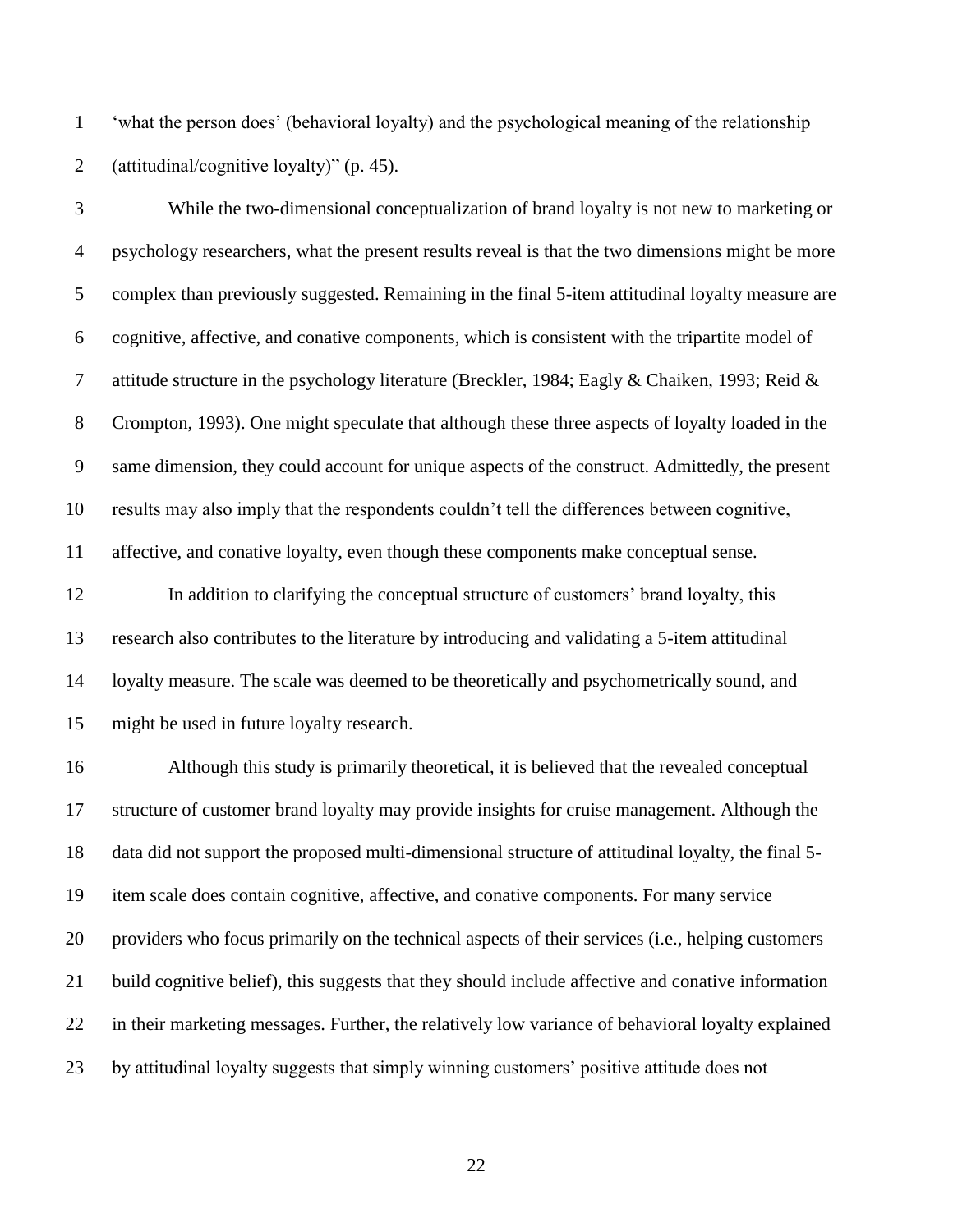necessarily lead to positive outcomes. Consumer behavior is extremely complicated, and marketers need to better understand other moderators to the attitude-behavior link.

 Facing more sophisticated customers and challenged by more aggressive competitors, cruise line management, as well as many other tourism sectors, have invested tremendous resources to retain and reward loyal customers. The resultant scale provides a feasible tool for identifying, and potentially segmenting loyal and disloyal customers. Information generated via this tool may help managers design loyalty programs, and reward the right type of customer attitudes and behaviors (Jones & Taylor, 2007). It may also facilitate the benchmarking of customers" loyalty within, and across different tourism services.

Limitations and Future Research

 The present results may be limited to respondents who participated in this study, and who cruised at least once with one of CLIA"s member lines in the past 12 months. Further research is necessary in order to determine whether the conceptual structure can be generalized to cruise passengers in other cultures and geographic regions, other recreationists, and ultimately consumers of different services.

 Another limitation of this study is it did not consider differences in cruise lines. Employing different marketing strategies and loyalty programs and targeting different market segments, the cruise lines used in this study might exhibit considerable differences affecting customer loyalty building. It is uncertain whether and how these "noises" will influence the theoretical relationships suggested. It is quite possible that the current results are very different at the individual cruise line level, and that by combining cruise lines, the present results cannot be applied at the individual cruise line level.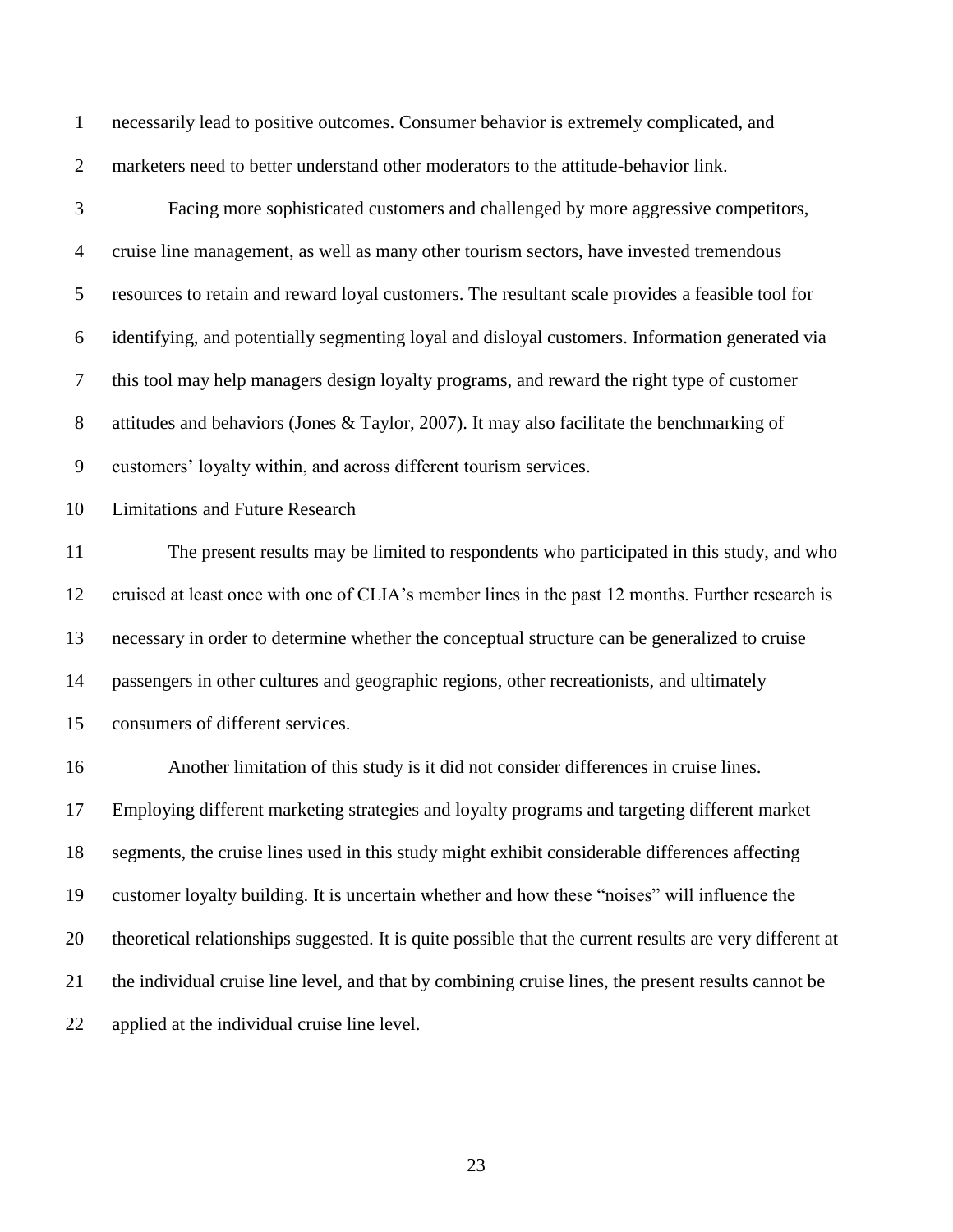| 1              | The 5-item attitudinal loyalty scale used in this study, though demonstrating good                        |
|----------------|-----------------------------------------------------------------------------------------------------------|
| 2              | validity and reliability, was generated from post hoc analyses. Admittedly, the original purpose          |
| 3              | of this paper is to examine the dimensionality of the loyalty construct, not scale development.           |
| 4              | Thus, the study is further limited by not going through a complete scale development process              |
| 5              | (Churchill, 1979; Netemeyer et al. 2003).                                                                 |
| 6              | Yet, in conclusion, it is believed that this study contributes to the literature by                       |
| $\overline{7}$ | systematically reviewing and empirically examining recent conceptual developments on loyalty              |
| 8              | dimensionality. As a result, the traditional 2-dimensional loyalty conceptualization was                  |
| 9              | revalidated, and a 5-item attitudinal loyalty scale was generated. It is hoped that these findings        |
| 10             | will provide new insights for customer loyalty research, measurement, and management.                     |
| 11<br>12       |                                                                                                           |
| 13<br>14       | Endnote                                                                                                   |
| 15             | <sup>1</sup> The negative residuals here, considering their magnitude, may be treated as 0 (Kline, 2005). |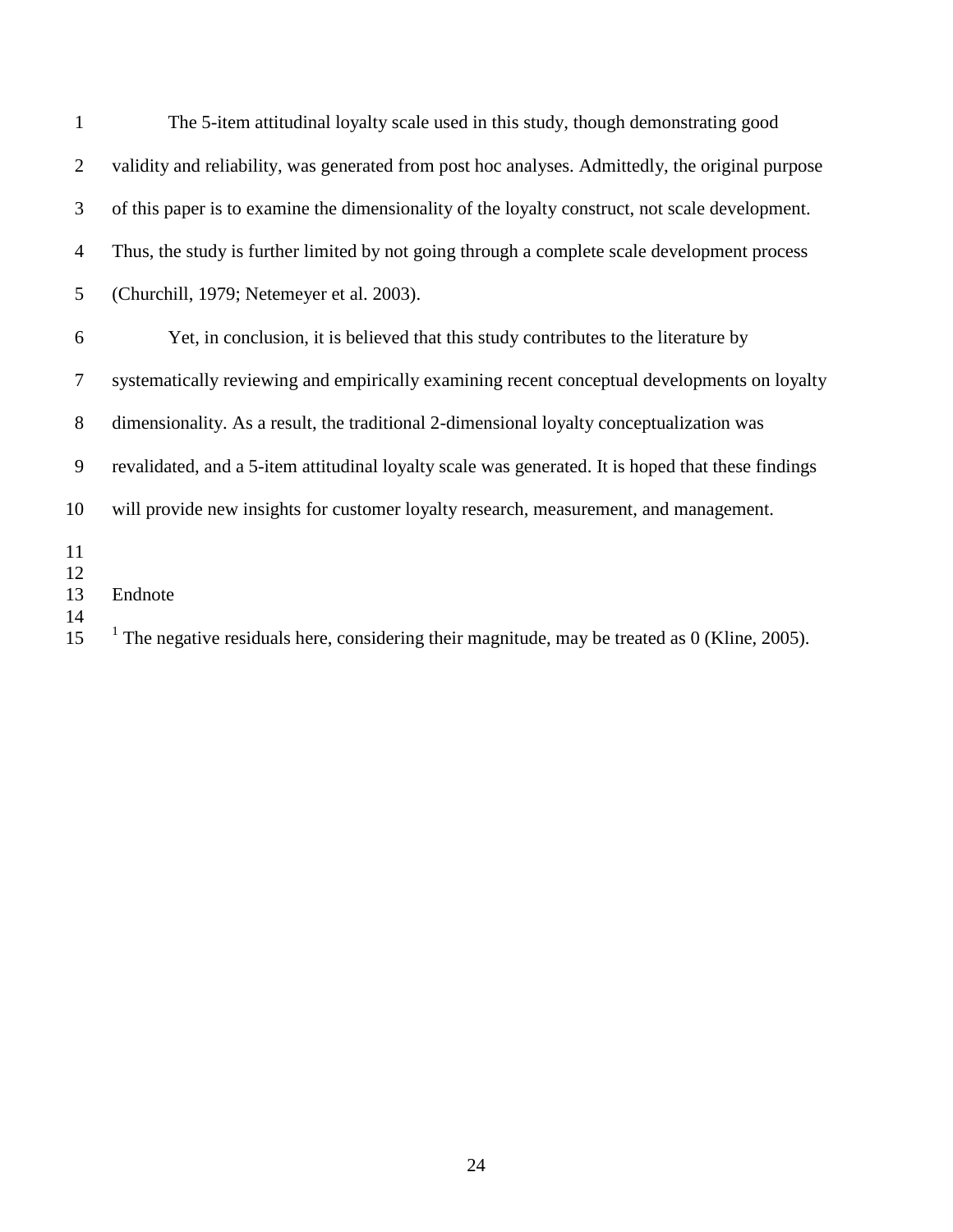## References

- Ajzen, I. (1991). The theory of planned behavior. *Organizational Behavior and Human Decision Processes, 50*, 179-211.
- Albarracin, D., Johnson, B. T., Fishbein, M., & Muellerleile, P. A. (2001). Theories of reasoned action and planned behavior as models of condom use: A meta-analysis. *Psychological Bulletin, 127*, 142-161.
- Anderson, J. C., & Gerbing, D. W. (1988). Structural equation modeling in practice: A review and recommended two-step approach. *Psychological Bulletin, 103*, 411-423.
- Assael, H. (2004). *Consumer behavior: A strategic approach*. Boston: Houghton Mifflin.
- Back, K. (2001). *The effects of image congruence on customer satisfaction and brand loyalty in the lodging industry.* Unpublished Doctoral Dissertation, The Pennsylvania State University.
- Back, K., & Parks, S. C. (2003). A Brand Loyalty Model Involving Cognitive, Affective, and Conative Brand Loyalty and Customer Satisfaction. *Journal of Hospitality & Tourism Research 27*(4), 419-435.
- Backman, S. J., & Crompton, J. L. (1991). The usefulness of selected variables for predicting activity loyalty. *Leisure Sciences, 13*, 205-220.
- Bagozzi, R. P. (1978). The construct validity of the affective, behavioral, and cognitive components of attitude by analysis of covariance structures. *Multivariate Behavioral Research, 13*(1), 9-31.
- Bagozzi, R. P. (1994). *Principles of marketing research*. Oxford, UK: Basil Blackwell.
- Bagozzi, R. P., & Yi, Y. (1988). On the Evaluation of Structural Equation Models. *Journal of the Academy of Marketing Science, 16*(Spring), 74-94.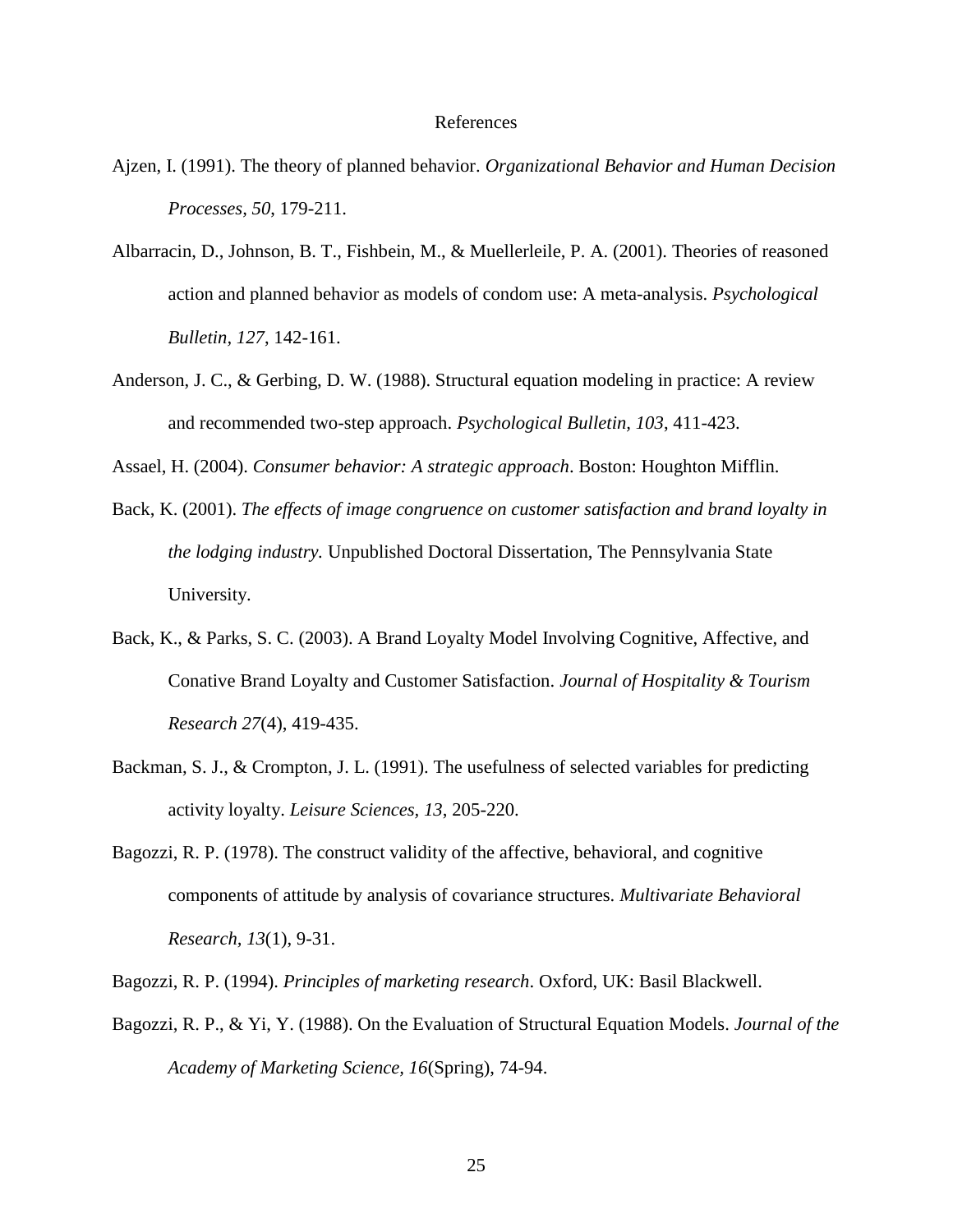- Bass, F. M. (1974). The Theory of Stochastic Preference and Brand Switching. *Journal of Marketing Research, 11*(February), 1-20.
- Bentler, P. M. (1990). Comparative fit indexes in structural models. *Psychological Bulletin, 107*, 238-246.
- Bentler, P. M., & Chou, C.-P. (1987). Practical issues in structural modeling. *Sociological Methods & Research, 16*, 78-117.

Bollen, K. A. (1989). *Structural equations with latent variables*. New York: Wiley.

- Bollen, K. A., & Stine., R. A. (1992). Bootstrapping goodness-of-fit measures in structural equation models. *Sociological Methods and Research, 21*, 205-229.
- Breckler, S. J. (1984). Empirical validation of affect, behavior, and cognition as distinct components of attitude. *Journal of Personality and Social Psychology, 47*(6), 1191-1205.
- Browne, M. W., & Cudeck, R. (1993). Alternative ways of assessing fit. In K. A. Bollen & J. S. Long (Eds.), *Testing structural equations models* (pp. 445-455). Newbury Park, CA: Sage.
- Byrne, B. M. (2001). *Strucutral equation modeling with AMOS: Basic concepts, applications, and programming*. Mahwah, New Jersey: Lawrence Erlbaum Associates.
- Churchill, G. A. J. (1979). A Paradigm for Developing Better Measures of Marketing Constructs. *Journal of Marketing Research, 16*(1), 64-73.
- CLIA. (2005). CLIA's 2004 Cruise Market Profile: Report of Findings: http://www.cruising.org/press/research/2004%20market%20Profile%20Presentation\_files /frame.htm.
- CLIA. (2006a). About CLIA: http://www.cruising.org/about.cfm.
- CLIA. (2006b). Cruise Lines & Ship Profiles: http://www.cruising.org/CruiseLines/index.cfm.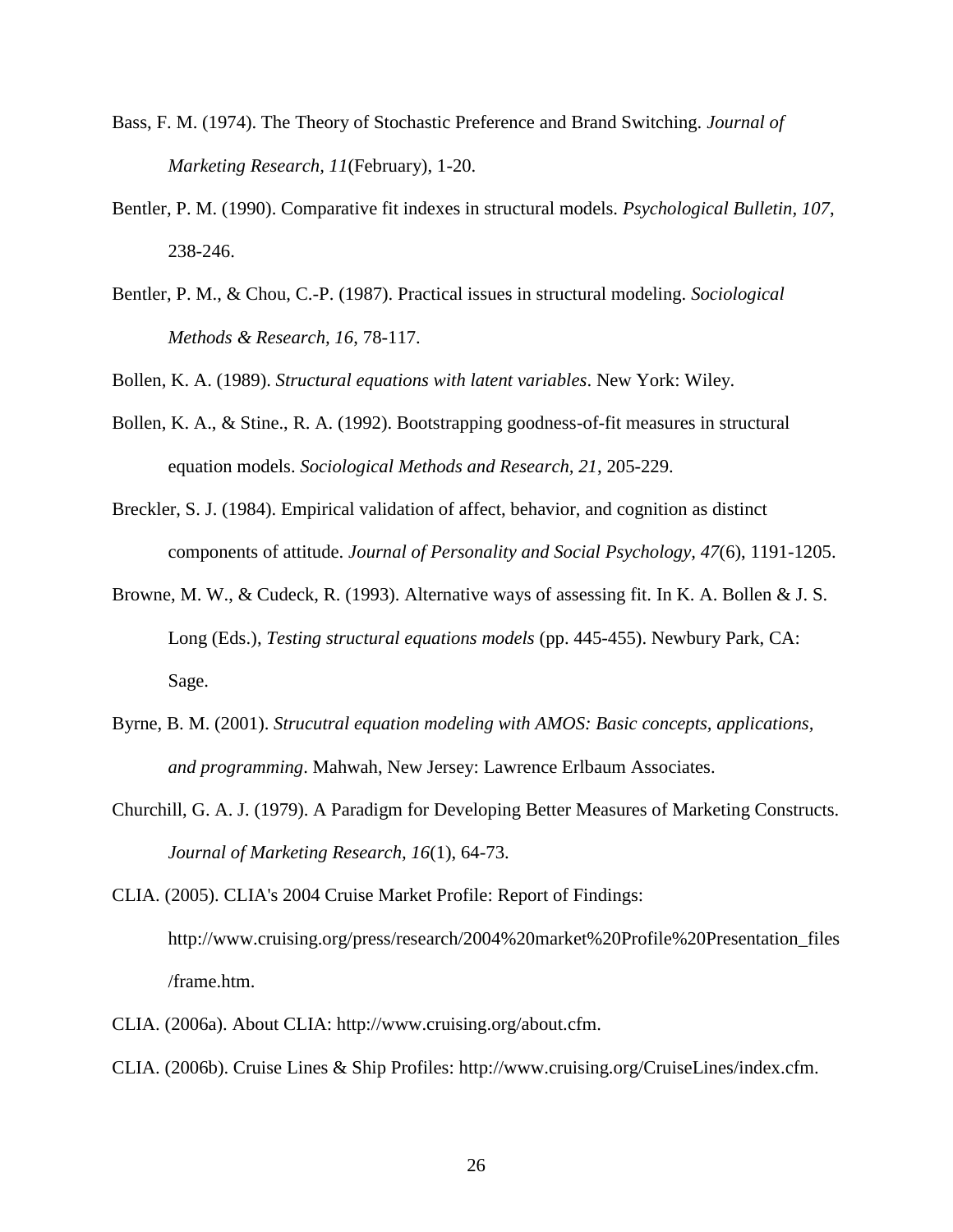- Cohen, J. (1988). *Statistical Power Analysis for the Behavioral Sciences* (2nd ed.). Hilldale, NJ: Lawrence Erlbaum Associates.
- Cunningham, R. M. (1956). Brand Loyalty What Where How Much? . *Harvard Business Review, 34*, 116-128.
- Davidow, M. (2003). Organizational responses to customer complaints: What works and what doesn't. . *Journal of Service Research, 5*(3), 225-250.
- Day, G. S. (1969). A two dimensional concept of brand loyalty. *Journal of Advertising Research, 9*, 29-35.
- Dennis, J. M. (2001). Are Internet Panels Creating Professional Respondents? *Marketing Research, 13*(2), 34-38.
- Deutskens, E. C., Jong, A. d., Ruyter, K. d., & Wetzels, M. G. M. (2006). Comparing the Generalizability of Online and Mail Surveys in Cross-National Service Quality Research. *Marketing Letters, forthcoming*.
- Dick, A. S., & Basu, K. (1994). Customer loyalty: Toward an integrated framework. *Journal of the Academy of Marketing Science, 22*(2), 99-113.
- Dimanche, F., & Havitz, M. E. (1994). Consumer behavior and tourism: Review and extension of four study areas. *Journal of Travel & Tourism Marketing, 3*(3), 37-57.
- Duffy, B., Smith, K., Terhanian, G., & Bremer, J. (2005). Comparing data from online and faceto-face surveys. *International Journal of Market Research, 47*(6), 615-639.
- Eagly, A. H., & Chaiken, S. (1993). *The psychology of attitudes*. Orlando, FL: Harcourt Brace Jovanovich.
- Ehrenberg, A. S. C. (1988). *Repeat Buying: Theory and Application* London: Charles Griffin and Co.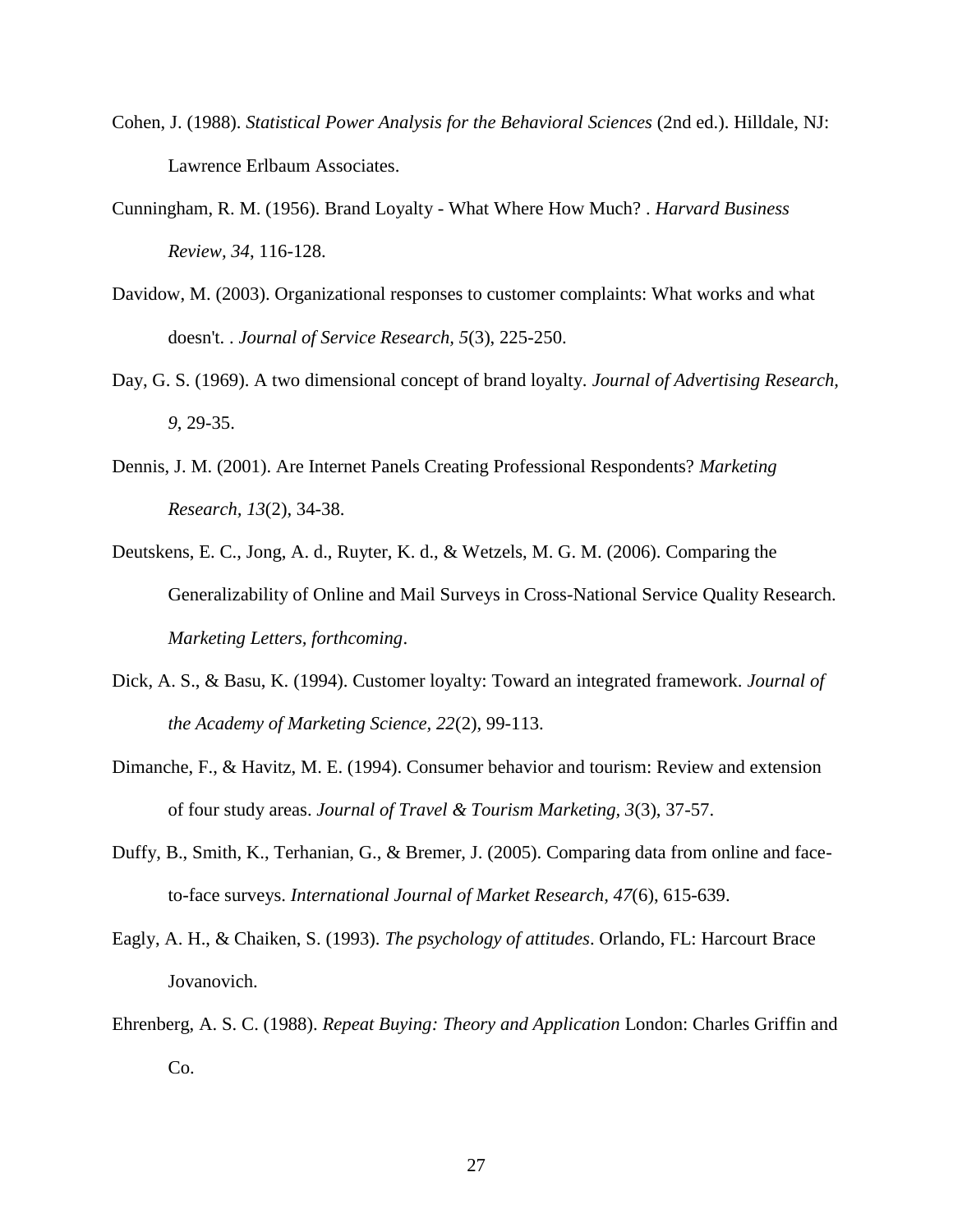- Fornell, C., & Larcker, D. (1981). Evaluating structural equation models with unobservable variables and measurement error. *Journal of Marketing Research, 18*, 39-50.
- Fournier, S. (1998). Consumers and their brands: Developing relationship theory in consumer research. *Journal of Consumer Research, 24*(March), 343-373.
- Grewal, D., Monroe, K. B., & Krishnan, R. (1998). The effects of price-comparison advertising on buyers' perceptions of acquisition value, transaction value and behavioral intentions. *Journal of Marketing, 62*, 46-59.
- Gronroos, C. (1994). From marketing mix to relationship marketing: Towards a paradigm shift in marketing. *Asia-Australia Marketing Journal, 2*(1), 9-29.
- Guest, L. (1944). A study of brand loyalty. *Journal of Applied Psychology, 28*, 16-27.
- Gummersson, E. (2002). Relationship marketing and a new economy: It's time for deprogramming. *Journal of Services Marketing, 16*(7), 585-589.
- Hair, J. F., Jr., Anderson, R. E., Tatham, R. L., & Black, W. C. (1998). *Multivariate Data Analysis* (5th ed.). New Jersey: Prentice-Hall International, Inc.
- Hansen, T. (2005). Understanding Consumer Online Grocery Behavior: Results from a Swedish Study. *Journal of Euromarketing, 14*(3), 31-58.
- Harris, L. C., & Goode, M. M. H. (2004). The four levels of loyalty and the pivotal role of trust: A study of online service dynamics. *Journal of Retailing, 80*, 139-158.
- Hatcher, L. (1994). *A step-by-step approach to using the SAS system for factor analysis and structural equation modeling*. Cary, NC: SAS Institute Inc. .
- Hu, L. T., & Bentler, P. M. (1995). Evaluating model fit. In R. H. Hoyle (Ed.), *Structural equation modeling: Concepts, issues, and applications* (pp. 76-99). Thousand Oaks, CA: Sage.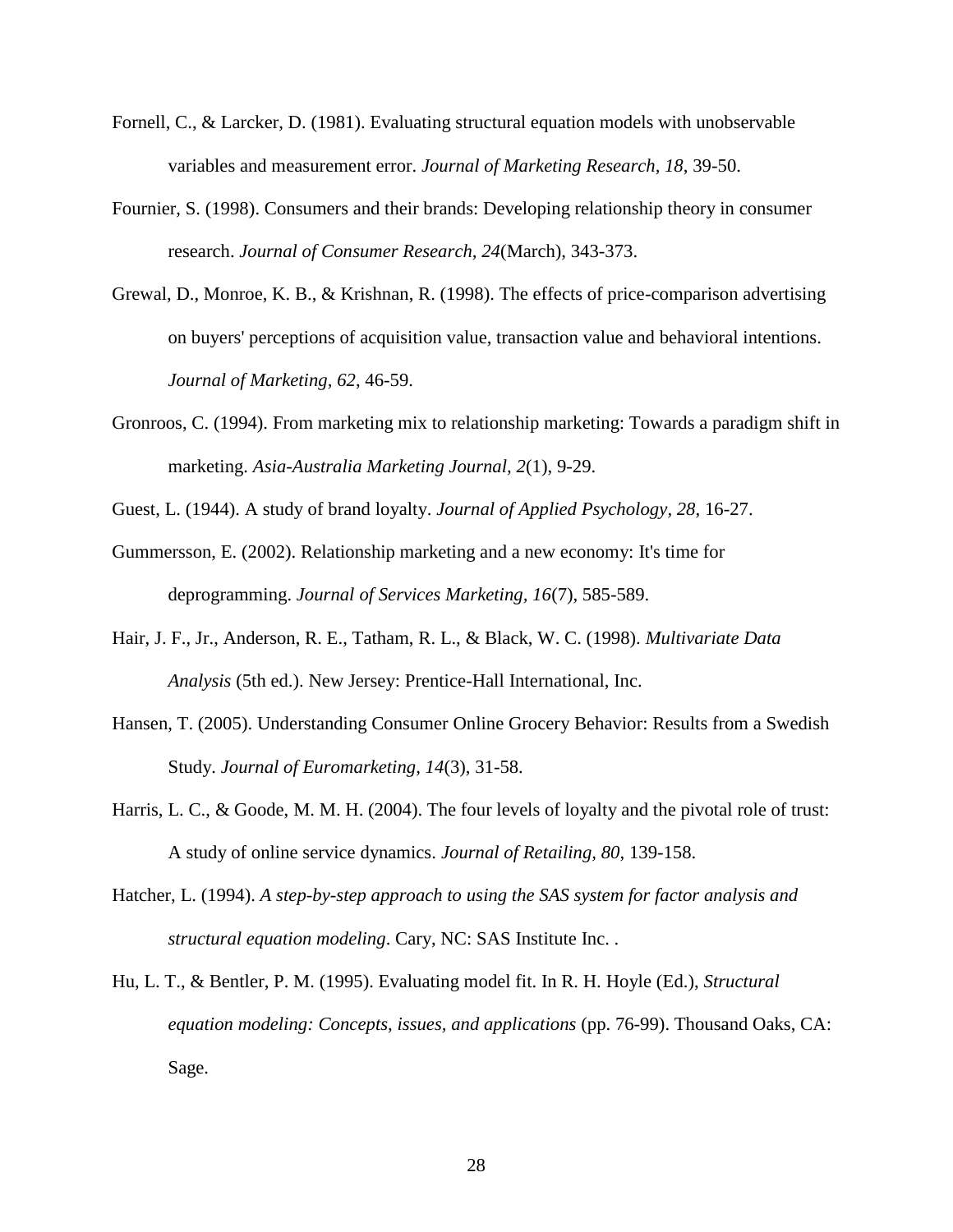- Iwasaki, Y., & Havitz, M. (1998). A path analytic model of the relationships between involvement, psychological commitment, and loyalty. *Journal of Leisure Research, 30*(2), 256-280.
- Iwasaki, Y., & Havitz, M. (2004). Examining relationships between leisure involvement, psychological commitment and loyalty to a recreation agency. *Journal of Leisure Research, 36*(1), 45-72.
- Jacoby, J., & Chestnut, R. (1978). *Brand loyalty measurement and management*. New York: Wiley.
- Jain, A. K., Pinson, C., & Malhotra, N. K. (1987). Customer loyalty as a construct in the marketing of banking services. *International Journal of Bank Marketing, 5*, 49-72.
- Jarvis, L. P., & Wilcox, J. B. (1976). Repeat purchasing behavior and attitudinal brand loyalty: Additional evidence. In K. L. Bernardt (Ed.), *Marketing: 1776-1976 and beyond* (pp. 151-152). Chicago, IL: American Marketing Association.
- Jones, T., & Taylor, S. F. (2007). The conceptual domain of service loyalty: How many dimensions? *Journal of Services Marketing*. *21*(1). 36-51.
- Jöreskog, K. G., & Sörbom, D. (1996). *LISREL 8 User's Reference Guide*. Chicago: Sci. Software Int.
- Kline, R. B. (2005). *Principles and practice of structural equation modeling* (2nd ed.). New York, NY: Guilford.
- Knox, S., & Walker, D. (2001). Measuring and managing brand loyalty. *Journal of Strategic Marketing, 9*(2), 111-129.
- Kraus, S. J. (1995). Attitudes and the Prediction of Behavior: A Meta-Analysis of the Empirical Literature. *Personality and Social Psychology Bulletin, 21*(1), 58-75.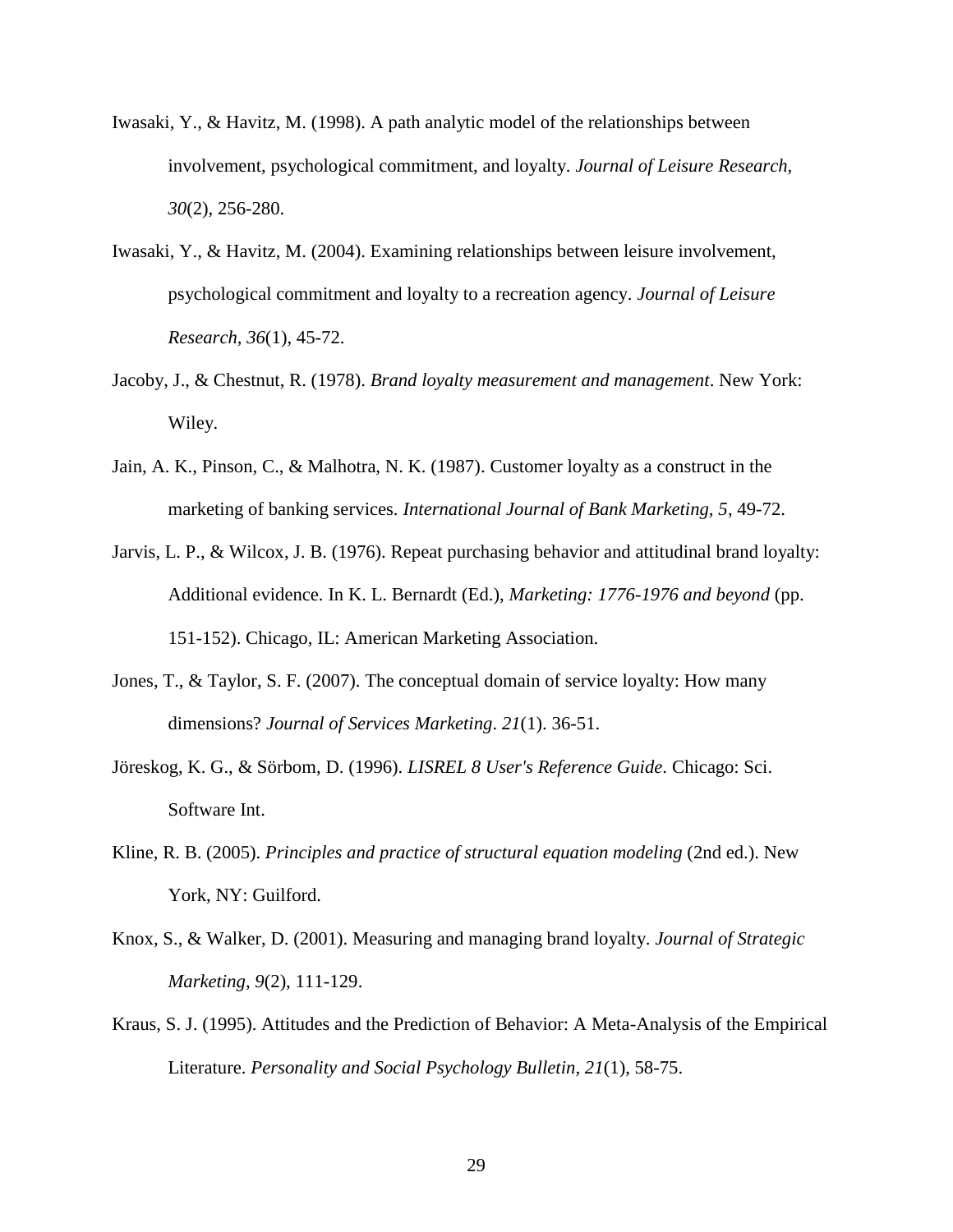- Lee, J. (2003). *Examining the antecedents of loyalty in a forest setting: Relationships among service quality, satisfaction, activity involvement, place attachment, and destination loyalty.* Unpublished Doctoral Dissertation, The Pennsylvania State University.
- Lois, P., Wang, J., Wall, A., & Ruxton, T. (2004). Formal safety assessment of cruise ships. *Tourism Management, 25*(1), 93-109.
- MacCallum, R. C., & Austin, J. T. (2000). Applications of structural equation modeling in psychological research. *Annual Review of Psychology, 51*, 201-226.
- MacCallum, R. C., Browne, M. W., & Sugawara, H. M. (1996). Power analysis and determination of sample size for covariance structure modeling *Psychological Methods, 1*(2), 130-149.
- Mardia, K. V. (1970). Measures of multivariate skewness and kurtosis with applications. *Biometrika, 57*, 519-530.
- McDonald, R. P., & Ringo Ho, M.-H. (2002). Principles and Practice in Reporting Structural Equation Analyses *Psychological Methods, 7*(1), 64-82.
- McMullan, R., & Gilmore, A. (2003). The conceptual development of customer loyalty measurement: A proposed scale. *Journal of Targeting, Measurement and Analysis of Marketing, 11*(3), 230-243.
- McWilliams, E. G., & Nadkarni, N. (2005). Differences in Reported Travel Behavior for an Online Panel versus Mail Panel [Electronic Version]. *e-Review of Tourism Research (eRTR)*, 3, 16-17.
- Miller, A. R., & Grazer, W. F. (2003). Complaint behavior as a factor in cruise line losses: An analysis of brand loyalty. . *Journal of Travel & Tourism Marketing, 15*(1), 77-91.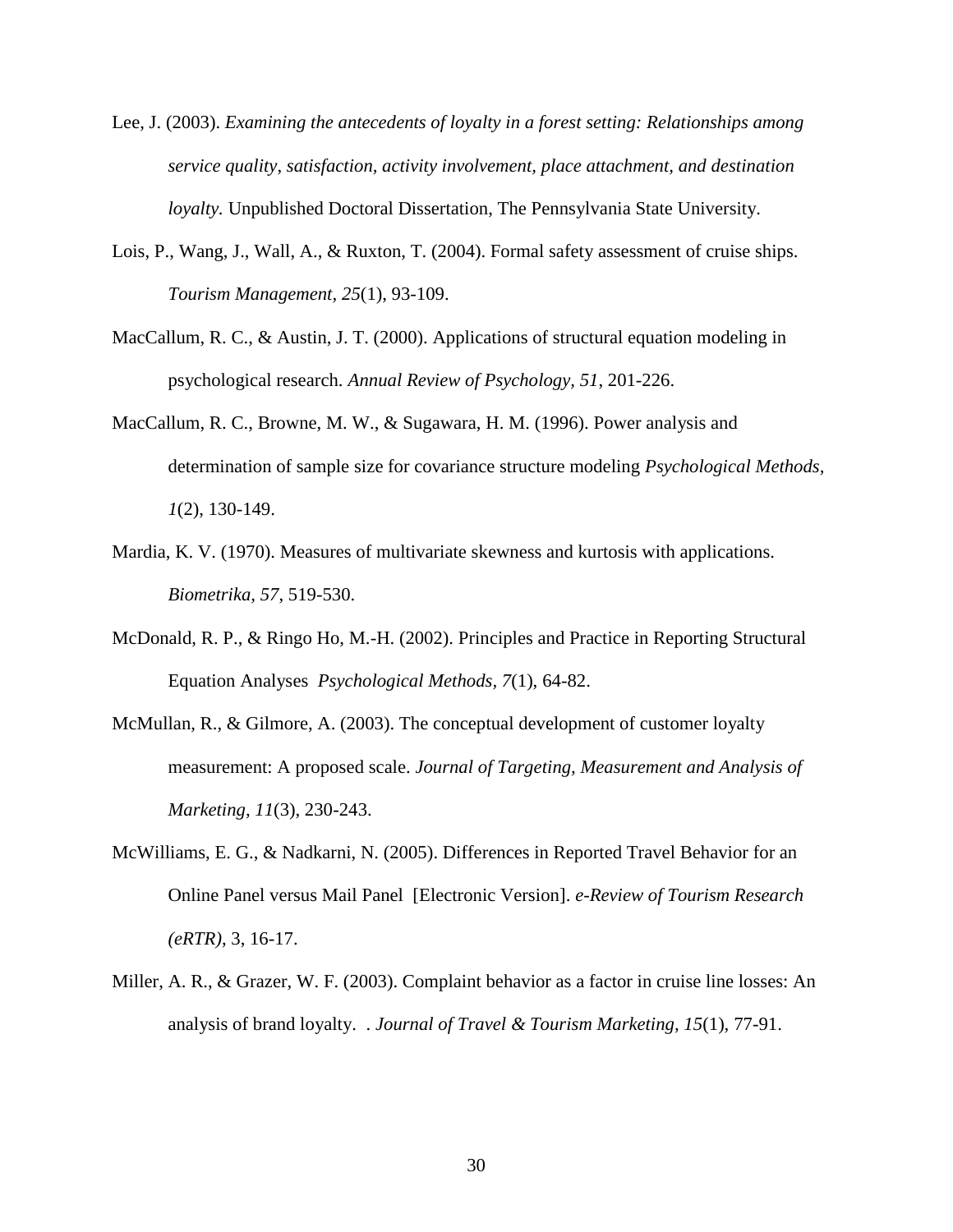- Morais, D. B. (2000). *Reconceptualization of loyalty under a resource investment perspective: A study of group leaders in the leisure service industry.* Unpublished Doctoral Dissertation., Clemson University.
- Morais, D. B., Backman, S. J., & Dorsch, M. J. (2003). Toward the operationalization of resource investments made between customers and providers of a tourism service. *Journal of Travel Research, 41*(4), 362-374.
- Morais, D. B., Dorsch, M. J., & Backman, S. J. (2004). Can tourism providers buy their customers' loyalty? Examining the influence of customer-provider investments on loyalty. *Journal of Travel Research, 42*(3), 235-243.
- Morais, D. B., Dorsch, M. J., & Backman, S. J. (2005). Building Loyal Relationships Between Customers and Providers: A Focus on Resource Investments. *Journal of Travel & Tourism Marketing, 18*(1), 49-57.
- Netemeyer, R. G., Bearden, W. O., & Sharma, S. (2003). *Scaling procedures: Issues and applications*. Thousand Oaks: Sage Publications.
- Nunnally, J., & Bernstein, I. (1994). *Psychometric theory* (3rd ed.). New York: McGraw-Hill.
- O'Mally, L. (1998). Can loyalty schemes really build loyalty? . *Marketing Intelligence and Planning, 16*(1), 47-65.
- Oliver, R. L. (1997). *Satisfaction: A behavioral perspective on the consumer*. New York:: Irwin/Mcgraw-Hill.
- Oliver, R. L. (1999). Whence consumer loyalty. *Journal of Marketing Research, 63(Special Issue)*, 33-44.
- Oliver, R. L., Rust, R., & Varki, S. (1997). Customer Delight: Foundations, Findings and Managerial Insight. *Journal of Retailing, 73*(3), 311-336.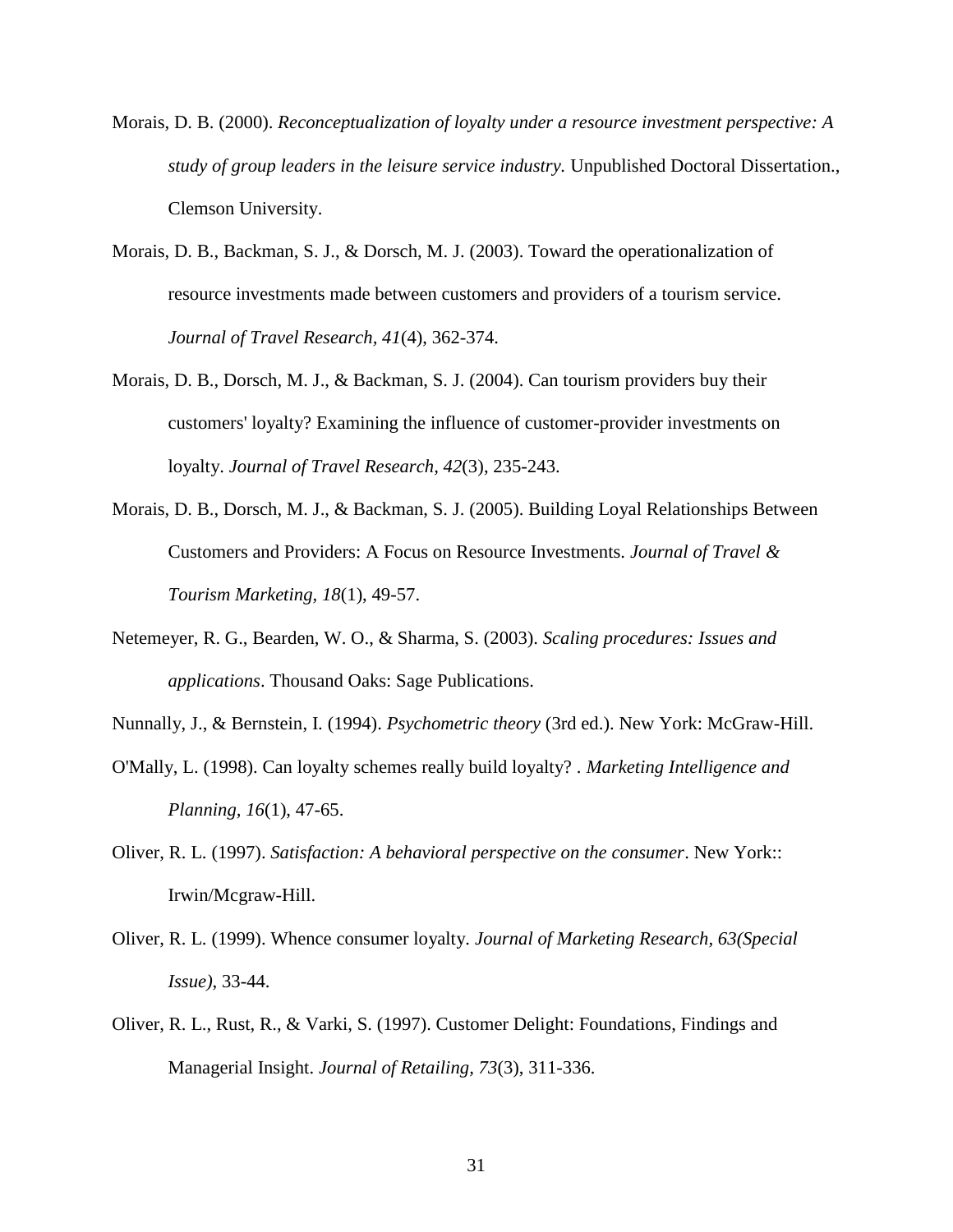- Petrick, J. F. (2002). Development of a multi-dimensional scale for measuring the perceived value of a service. *Journal of Leisure Research, 34*(2), 119-134.
- Petrick, J. F. (2004). Are loyal visitors desired visitors? *Tourism Management, 25*(4), 463-470.
- Pine, B. J., & Gilmore, J. H. (1999). *The experience economy*. Boston: Harvard Business School Press.
- Pritchard, M. P., Havitz, M. E., & Howard, D. (1999). Analyzing the commitment-loyalty link in service contexts. *Journal of the Academy of Marketing Science, 27*(3), 333-348.
- Reichheld, F. F. (2003a). The one number you need to grow. *Harvard Business Review, 81*(12),  $2-10.$
- Reichheld, F. F. (2003b). The one number you need to know. *Harvard Business Review*(December), 2-10.
- Reid, L. J., & Crompton, J. L. (1993). A taxonomy of leisure purchase decision paradigms based on level of involvement. *Journal of Leisure Research, 25*(2), 182-202.
- Rundle-Thiele, S. (2005). *Loyalty: An empirical exploration of theoretical structure in two service markets.* Unpublished Doctoral Dissertation, University of South Australia, Adelaide, Australia.
- Selin, S. W., Howard, D. R., Udd, E., & Cable, T. T. (1988). An analysis of consumer loyalty to municipal recreation programs. *Leisure Sciences, 10*, 217-223.
- Sheth, J. N., & Parvatiyar, A. (1995). Relationship marketing in consumer markets: Antecedents and consequences. *Journal of the Academy of Marketing Science, 23*(Fall), 255-271.
- Shoemaker, S. L., R. (1999). Customer loyalty: The future of hospitality marketing. *Hospitality Management, 18*, 345-370.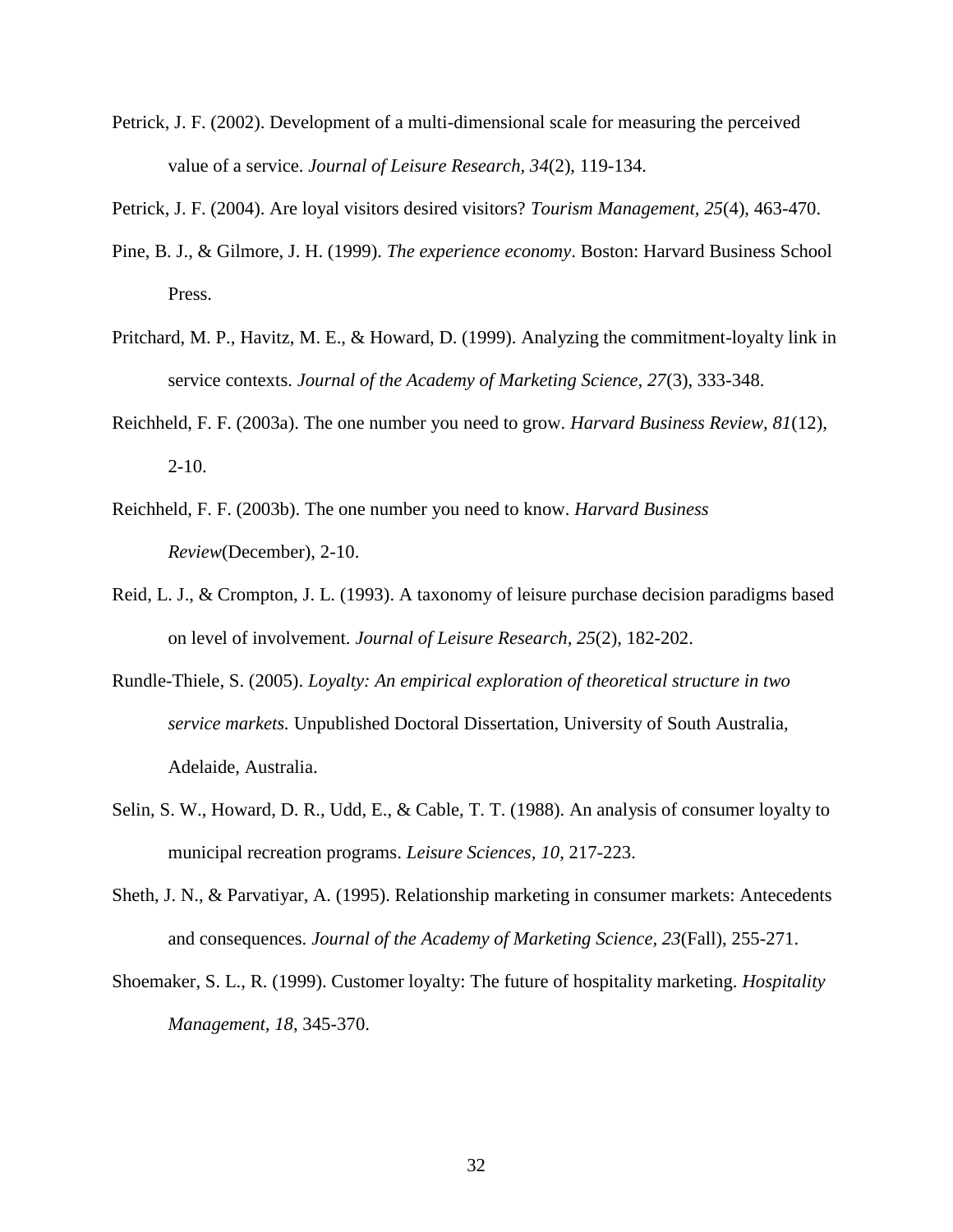- Sirdeshmukh, D., Singh, J., & Sabol, B. (2002). Consumer Trust, Value, and Loyalty in Relational Exchanges. *Journal of Marketing, 66* (1), 15-37.
- Sörbom, D. (1986). *Model modification. (Research Report, 86-3).* . Uppsala, Sweden: University of Uppsala, Department of Statistics.
- Sparrow, N., & Curtice, J. (2004). Measuring the attitudes of the general public via internet polls: an evaluation. *International Journal of Market Research, 46*(1), 23-44.
- Spreng, R. A., MacKenzie, S. B., & Olshavsky, R. W. (1996). A reexamination of the determinants of consumer satisfaction. *Journal of Marketing, 60*(3), 15-32.
- Tian, S. (1998). *Testing the efficacy of an attitudinal process model of the relationship between service quality and visitor satisfaction in a tourism context.* Unpublished Doctoral Dissertation., Texas A&M University, College Station.
- Tucker, W. T. (1964). The development of brand loyalty. *Journal of Marketing Research, 1*, 32- 35.
- Ullman, J. B. (2001). Structural Equation Modeling. In B. G. Tabachnick & L. S. Fidell (Eds.), *Using Multivariate Statistics* (4th ed., pp. 653-771). Needham Heights, MA: Allyn & Bacon.
- Van Ryzin, G. G. (2004). The Measurement of Overall Citizen Satisfaction. *Public Performance & Management Review, 27*(3), 9-28.
- Zoomerang. (2005). ZoomPanel and Sample Sales Training.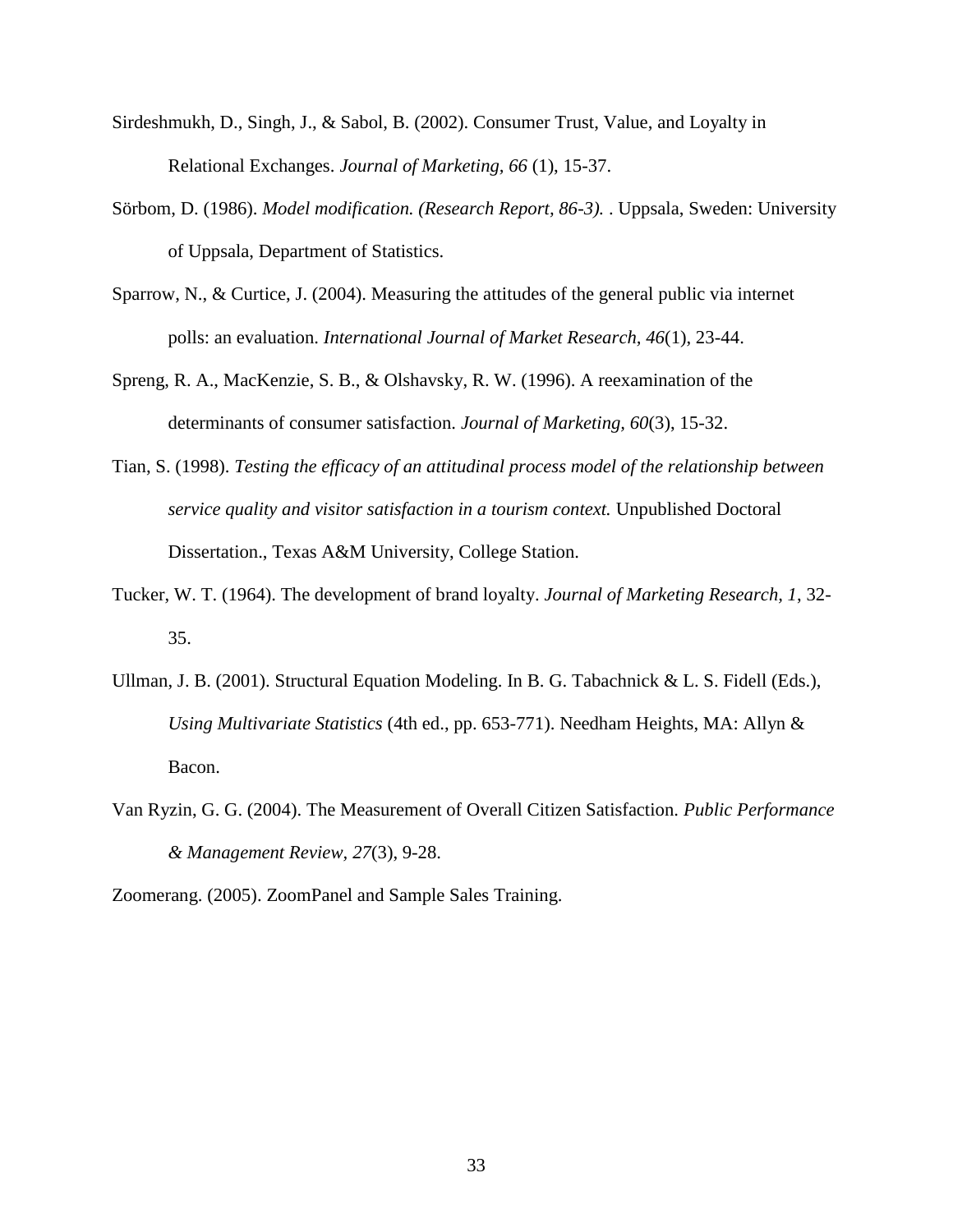

Figure 1. The Proposed Structure of Brand Loyalty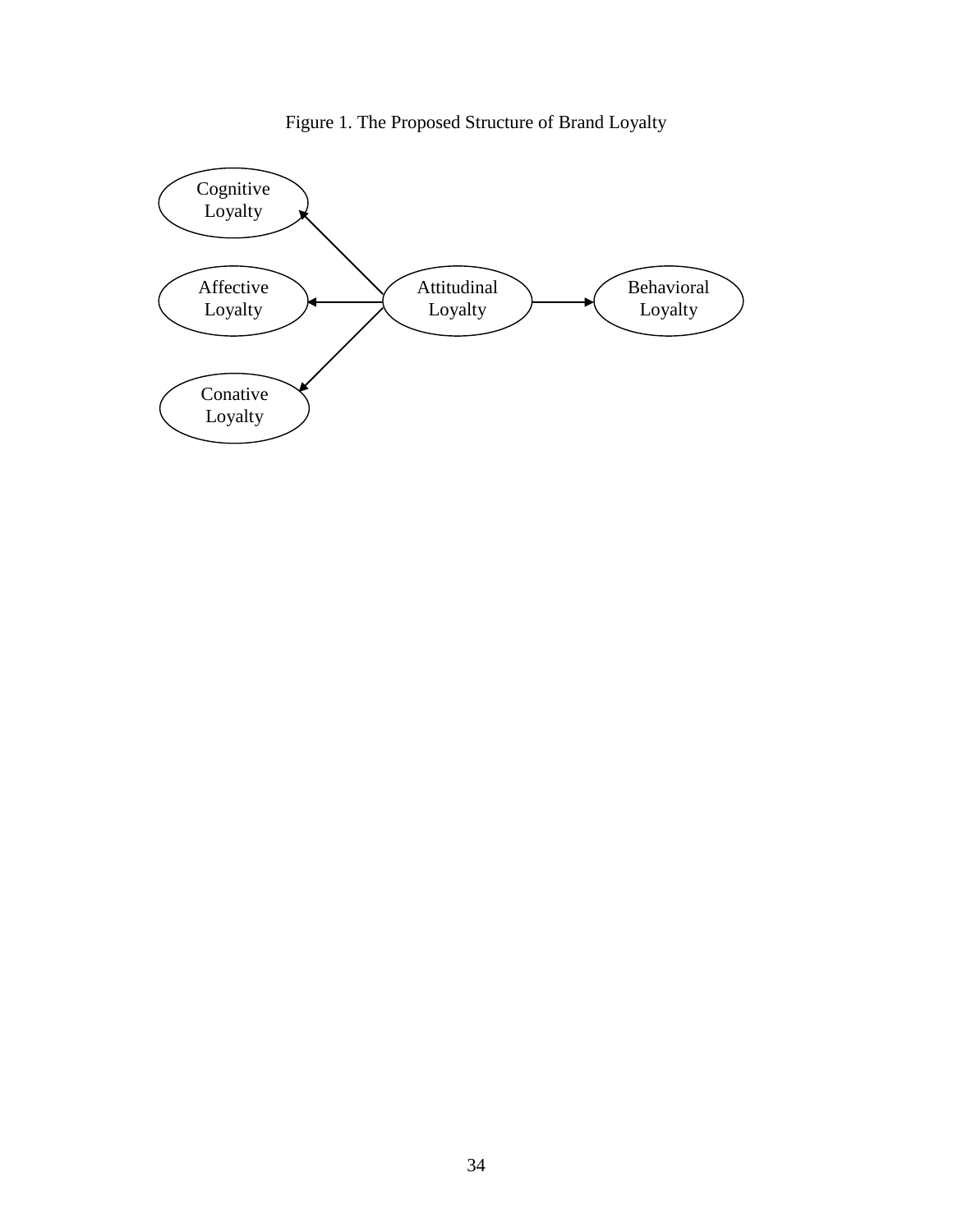|                                                                                              | Relationship                                                                                                                                                                                        | <b>Selected Studies</b>                                                                      |
|----------------------------------------------------------------------------------------------|-----------------------------------------------------------------------------------------------------------------------------------------------------------------------------------------------------|----------------------------------------------------------------------------------------------|
| Conative<br>Affective<br>Cognitive<br>Behavioral<br>Loyalty<br>Loyalty<br>Loyalty<br>Loyalty | Loyalty building is a<br>continuum, starting from<br>cognitive loyalty, followed<br>by affective loyalty, to<br>conative loyalty and finally<br>action (behavioral loyalty).                        | (Harris & Goode, 2004;<br>McMullan & Gilmore,<br>2003; Oliver, 1999;<br>Oliver et al., 1997) |
| Behavioral<br>Cognitive/Attitudinal<br>(Conative) Loyalty<br>Loyalty<br>Loyalty              | Loyalty, a higher order<br>factor, is comprised of two<br>dimensions: a behavioral<br>element, and a combined<br>attitudinal/cognitive<br>element.                                                  | (Jones & Taylor, 2007)                                                                       |
| Affective<br>Conative<br>Cognitive<br>Loyalty<br>Loyalty<br>Loyalty<br>Behavioral<br>Loyalty | Cognitive loyalty, affective<br>loyalty, and conative loyalty<br>are 3 components of the<br>traditional attitudinal loyalty<br>construct, and all 3 should<br>lead to action/behavioral<br>loyalty. | (Back, 2001; Back &<br>Parks, 2003)                                                          |
| Conative<br>Affective<br><b>Behavioral</b><br>Loyalty<br>Loyalty<br>Loyalty                  | Loyalty building starts from<br>affective loyalty, which<br>leads to conative loyalty and<br>then behavioral loyalty.                                                                               | (Lee, 2003)                                                                                  |

Table 1. Competing New Conceptualizations on Loyalty Dimensionality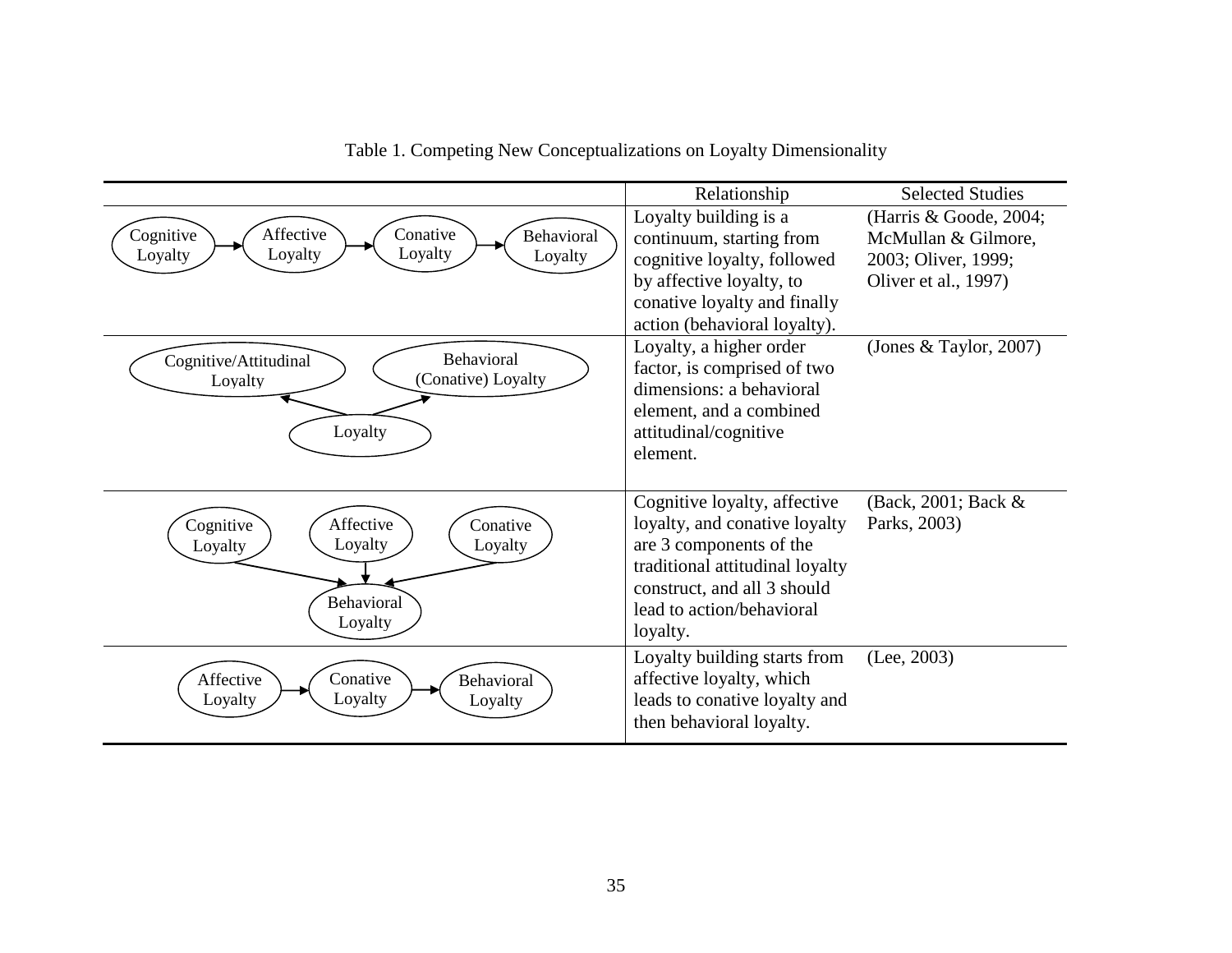|                  | Scale Items <sup>1</sup>                                                                | Coeff. $\alpha$<br>(Back $&$<br>Parks, 2003) | Coeff. $\alpha$<br>(Current) | Mean | S.D. |
|------------------|-----------------------------------------------------------------------------------------|----------------------------------------------|------------------------------|------|------|
|                  | Cognitive Loyalty (COG)                                                                 | 0.85                                         | 0.92                         |      |      |
| $\cos 1$         | <name> provides me superior service quality as compared to other cruise lines</name>    |                                              |                              | 5.18 | 1.60 |
| $\cos 2$         | I believe <name> provides more benefits than other cruise lines in its category</name>  |                                              |                              | 4.90 | 1.64 |
| $\cos^3$         | No other cruise line performs better services than $\langle$ name $\rangle$             |                                              |                              | 4.27 | 1.88 |
|                  | Affective Loyalty (AFF)                                                                 | 0.87                                         | 0.94                         |      |      |
| aff1             | I love cruising with <name></name>                                                      |                                              |                              | 5.49 | 1.61 |
| aff <sub>2</sub> | I feel better when I cruise with <name></name>                                          |                                              |                              | 4.64 | 1.77 |
| aff3             | I like $\langle$ name $\rangle$ more than other cruise lines                            |                                              |                              | 4.60 | 1.90 |
|                  | Conative Loyalty (CON)                                                                  | 0.86                                         | 0.90                         |      |      |
| $\text{con}1$    | I intend to continue cruising with <name></name>                                        |                                              |                              | 5.56 | 1.67 |
| con2             | I consider <name> my first cruising choice</name>                                       |                                              |                              | 4.91 | 1.95 |
| con3             | Even if another cruise line is offering a lower rate, I still cruise with <name></name> |                                              |                              | 4.00 | 1.98 |
| .                |                                                                                         |                                              |                              |      |      |

Table 2. Scale Wording and Measurement Property

<sup>1</sup>All items were measured on 7-point scales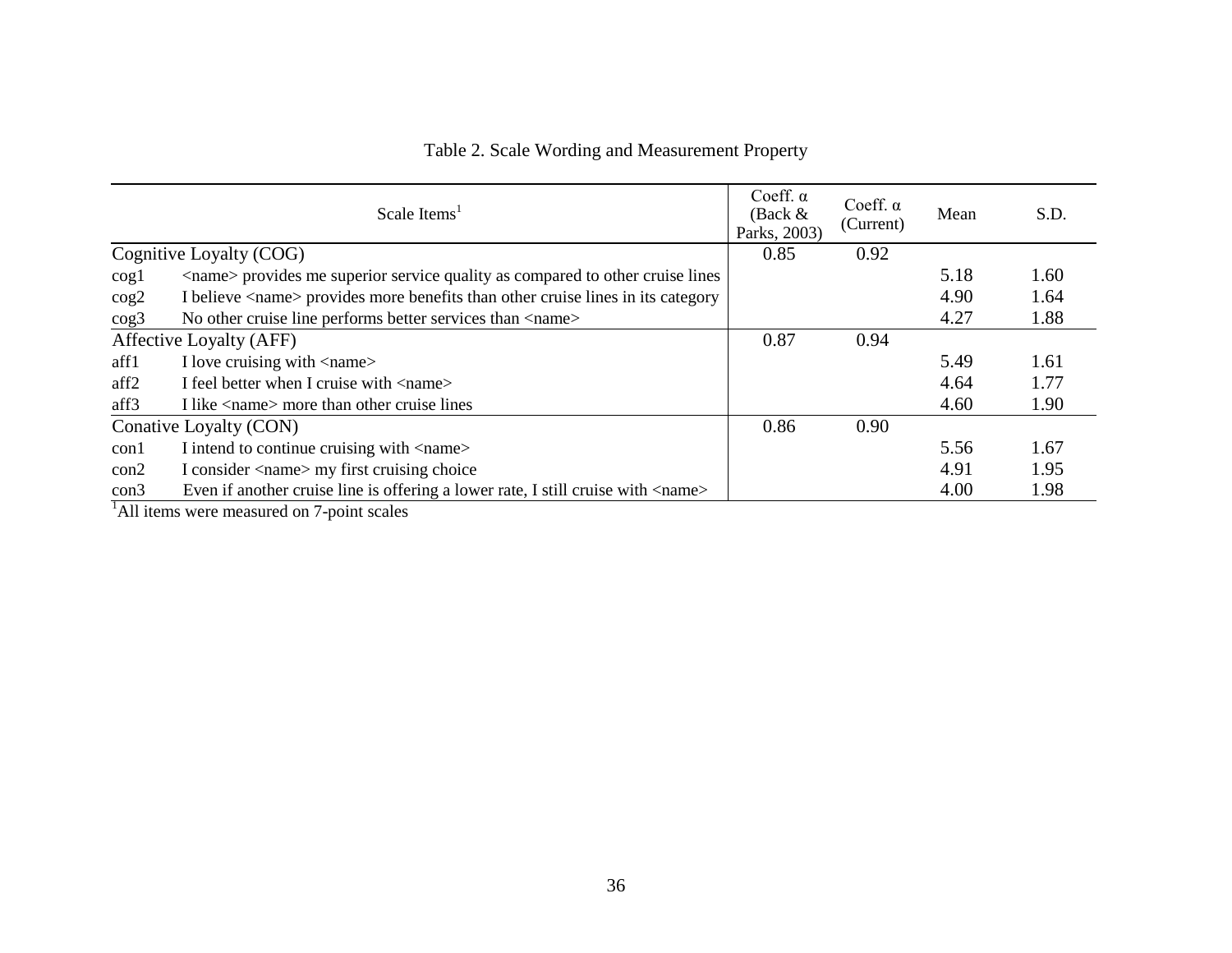

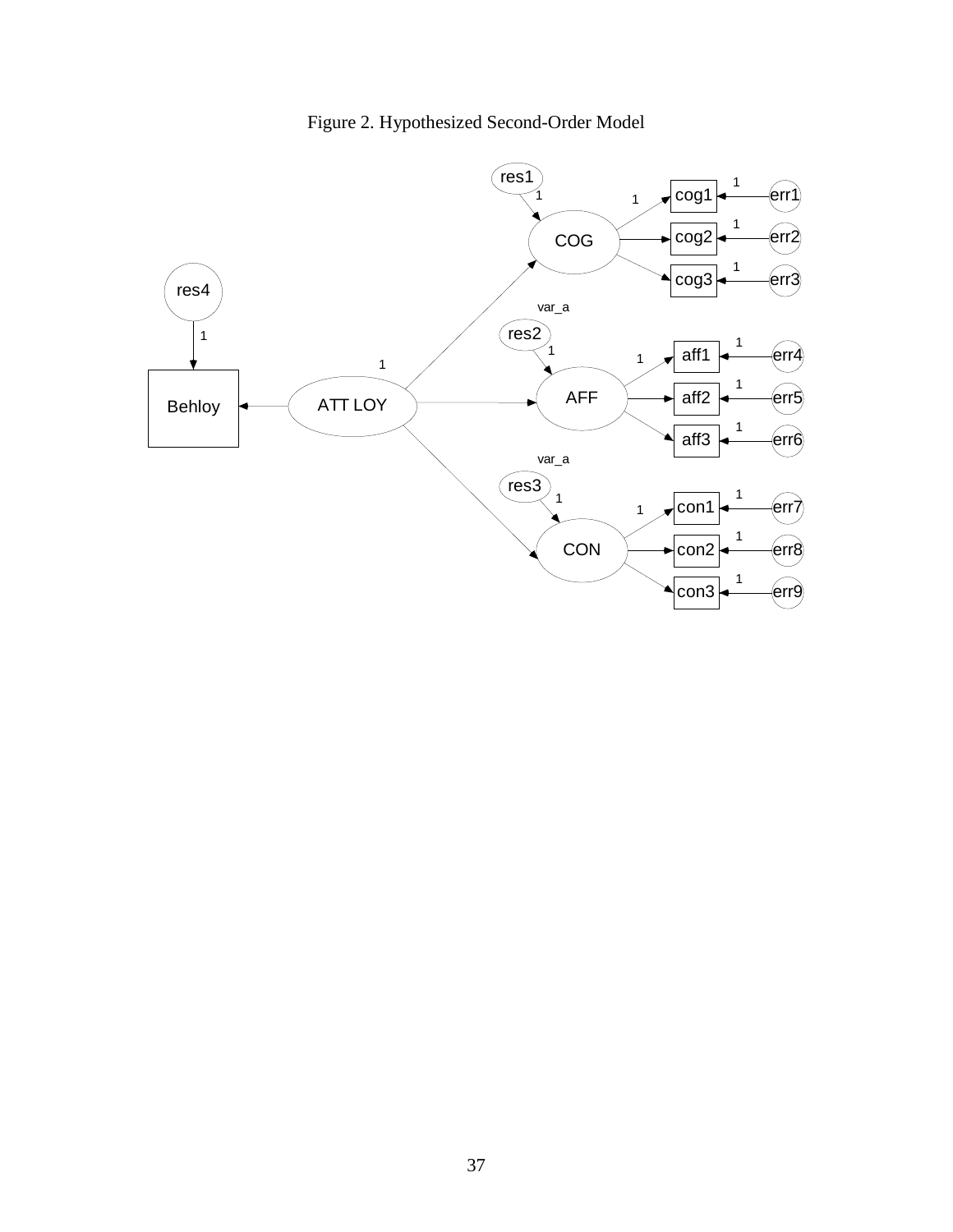|                    | $\gamma^2$ (DF)                              | NC                             |  | BS <sub>hoot</sub> CFI RMSEA GFI |  |
|--------------------|----------------------------------------------|--------------------------------|--|----------------------------------|--|
| The Proposed Model | 479.193 (32)                                 | 14.975 0.002                   |  | 0.934 0.159 0.83                 |  |
| Rival Model 1      | 480.497(33) 14.561 0.002 0.934 0.157 0.829   |                                |  |                                  |  |
| Rival Model 2      | 2731.295 (33) 82.761 0.002 0.605 0.385 0.610 |                                |  |                                  |  |
| Rival Model 3      | 356.977 (13) 27.460 0.002 0.920 0.219 0.838  |                                |  |                                  |  |
| Rival Model 4      | 495.104 (35)                                 | 14.146 0.002 0.933 0.154 0.829 |  |                                  |  |

Table 3. Goodness-of-Fit Statistics of the Models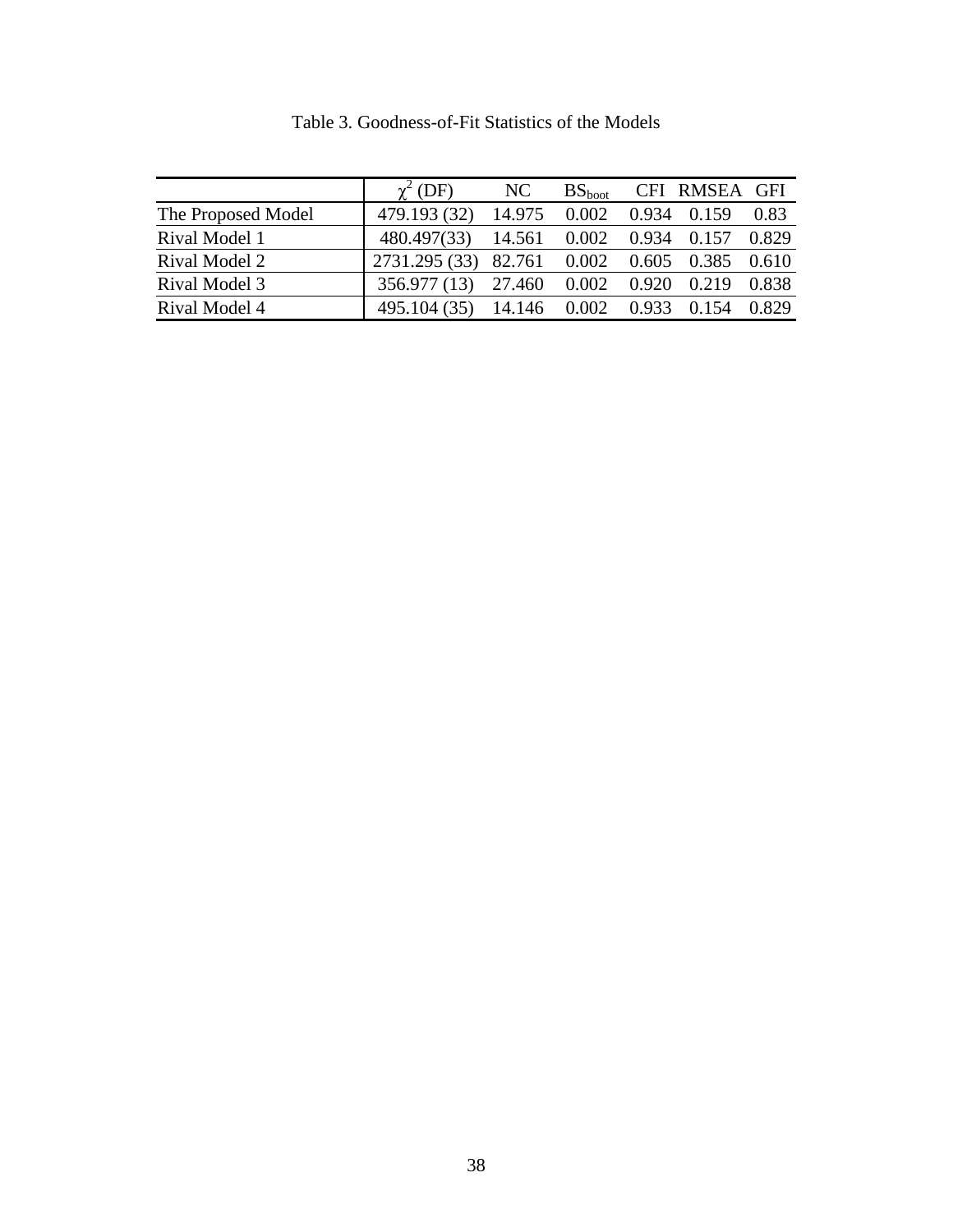Figure 3. Exploring the Relationship Between Attitudinal Loyalty and Behavioral Loyalty

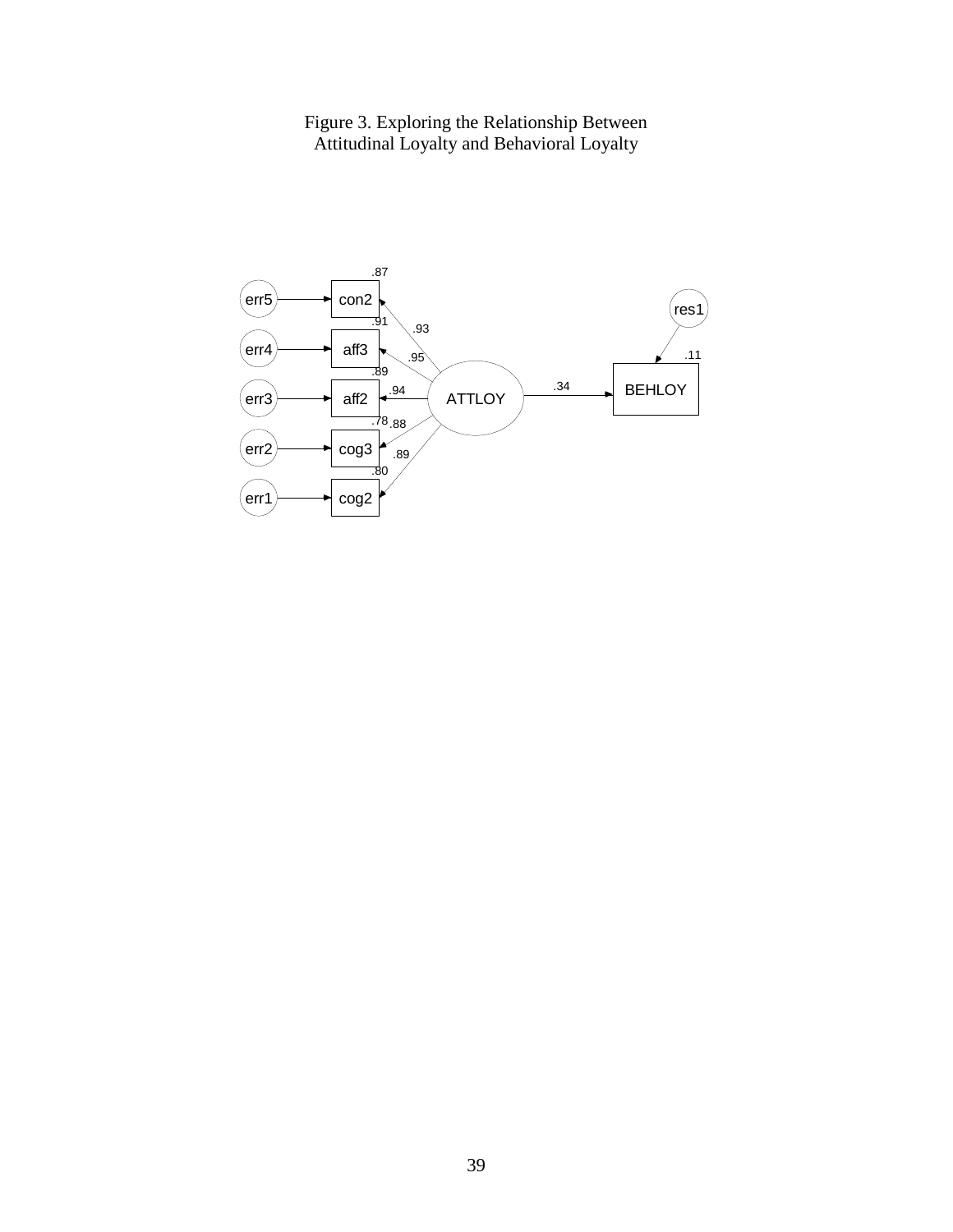|                                       | <b>VAI</b>      | <b>OUA</b>      | <b>ATTLOY</b> | <b>SAT</b> |
|---------------------------------------|-----------------|-----------------|---------------|------------|
| Value $(VAL)^d$                       | $0.849^{\circ}$ | $0.630^{\circ}$ | 0.551         | 0.623      |
| Quality $\left( \text{QUA} \right)^e$ | $0.794^{b}$     | 0.929           | 0.567         | 0.663      |
| <b>Attitudinal Loyalty (ATTLOY)</b>   | 0.742           | 0.753           | 0.873         | 0.555      |
| Satisfaction $(SAT)^{t}$              | 0.789           | 0.814           | 0.745         | 0.841      |

Table 4. Correlations Between Major Constructs

<sup>a.</sup> The diagonal entries (in italics) represent the average variance extracted by the construct.<br><sup>b.</sup> The correlations between constructs are shown in the lower triangle

<sup>b.</sup> The correlations between constructs are shown in the lower triangle.<br><sup>c.</sup> The unner triangle entries represent the variance shared (squared corre

The upper triangle entries represent the variance shared (squared correlation) between constructs

d. Measured by Sirdeshmukh et al.'s  $(2002)$  4-item, 7-point scale<br>
Measured by Petrick's  $(2002)$  4-item. 7-point subscale of his Sl

<sup>e.</sup> Measured by Petrick's (2002) 4-item, 7-point subscale of his SERV-PERVAL scale

Measured by Spreng et al.'s (1996) 4-item, 7-point scale